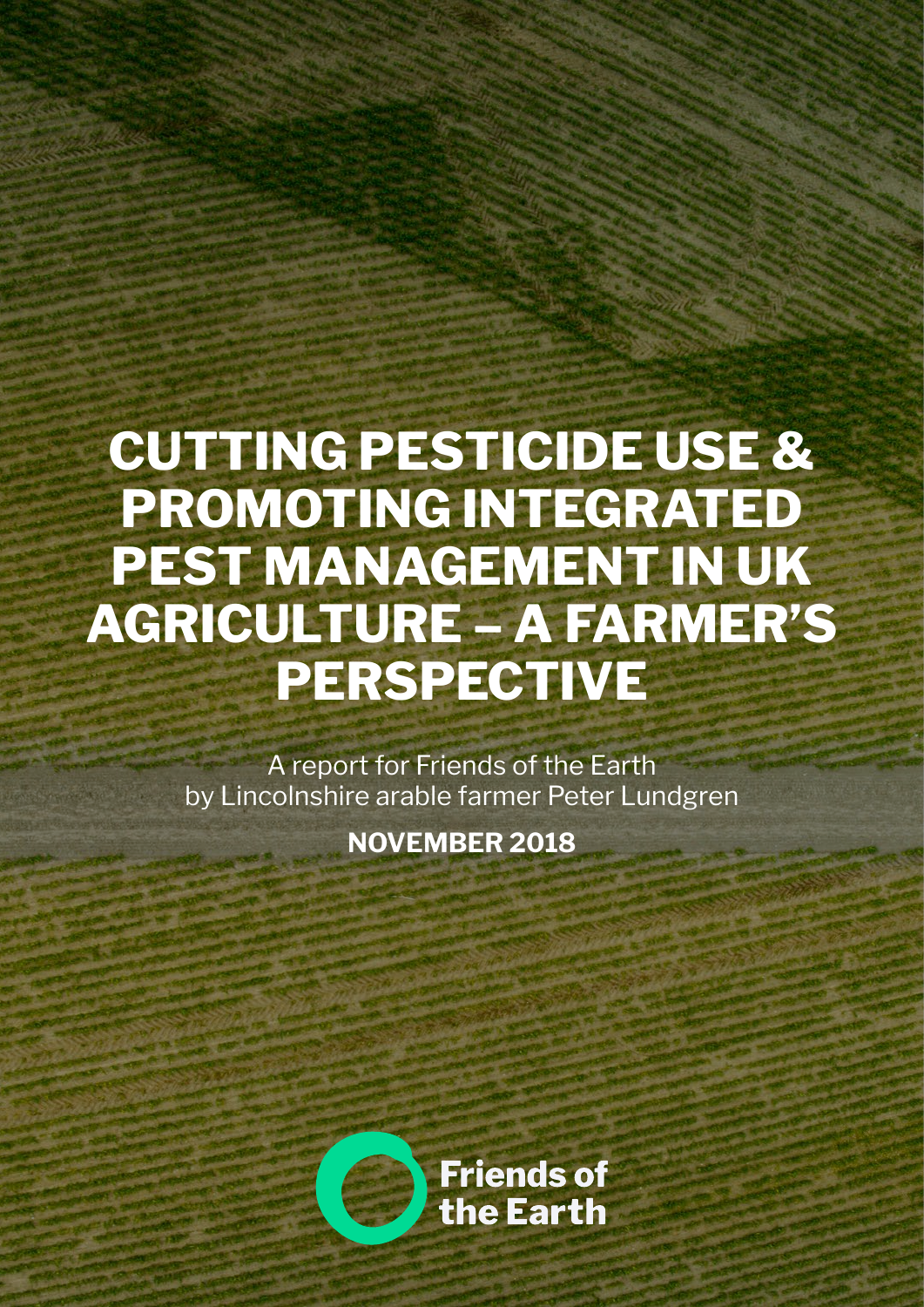

**A report for Friends of the Earth by Lincolnshire arable farmer Peter Lundgren**

## **Summary**

Integrated Pest Management (IPM) is a broad-based approach that integrates sustainable farming practices for the control of pests to below threshold levels of economic injury, and reduces risks to human health and the environment. Under the EU Sustainable Use Directive, the UK has committed to adopting IPM as a key feature of agriculture practice, however it has become clear that for the majority of farmers, IPM is nothing more than a tick-box exercise and has a minimal role in the control of pests and disease. Following a growing number of studies demonstrating widespread decline in wildlife, fingers are being pointed at intensive agriculture as the culprit, where use of chemicals is the primary method of control of pests and diseases. Pesticide residues in food and water also raise concerns over their impact on human health. The Government chief scientist Ian Boyd has warned of the dangers of widespread use of pesticides at landscape scale, and called for better regulation, more sparing use, and a reduction in the overall pesticide load in the environment.

At the same time UK Agriculture has a unique opportunity to change current farming practice: the Government has promised a greener future for farming post-Brexit, where farmers will receive public money for public goods such as wildlife protection and improved water quality, including a stated Government ambition to reduce the use of pesticide in UK agriculture. In addition the Government's 25 Year Environment Plan includes commitments to "reducing the use of pesticides in the round" and "Putting IPM at the heart of a holistic approach" to crop protection. A new National Action Plan on Pesticides is due to be produced in 2019 and is another opportunity to put IPM at the heart of UK farming.

This report sets out to identify from a farmer's perspective, the barriers and drivers to reducing overall pesticide use through adoption of Integrated Pest Management. Following a series of consultation events in person and online, the author of this report has drawn together a broad consensus of opinion from farmers, agronomists, scientists, and NGOs.

**Friends of the Earth Limited • 1st Floor, The Printworks, 139 Clapham Road, SW9 0HP • Tel 020 7490 1555 • Website friendsoftheearth.uk**

> Company number 1012357, registered in England and Wales. Registered office: 1st Floor, The Printworks, 139 Clapham Road, SW9 0HP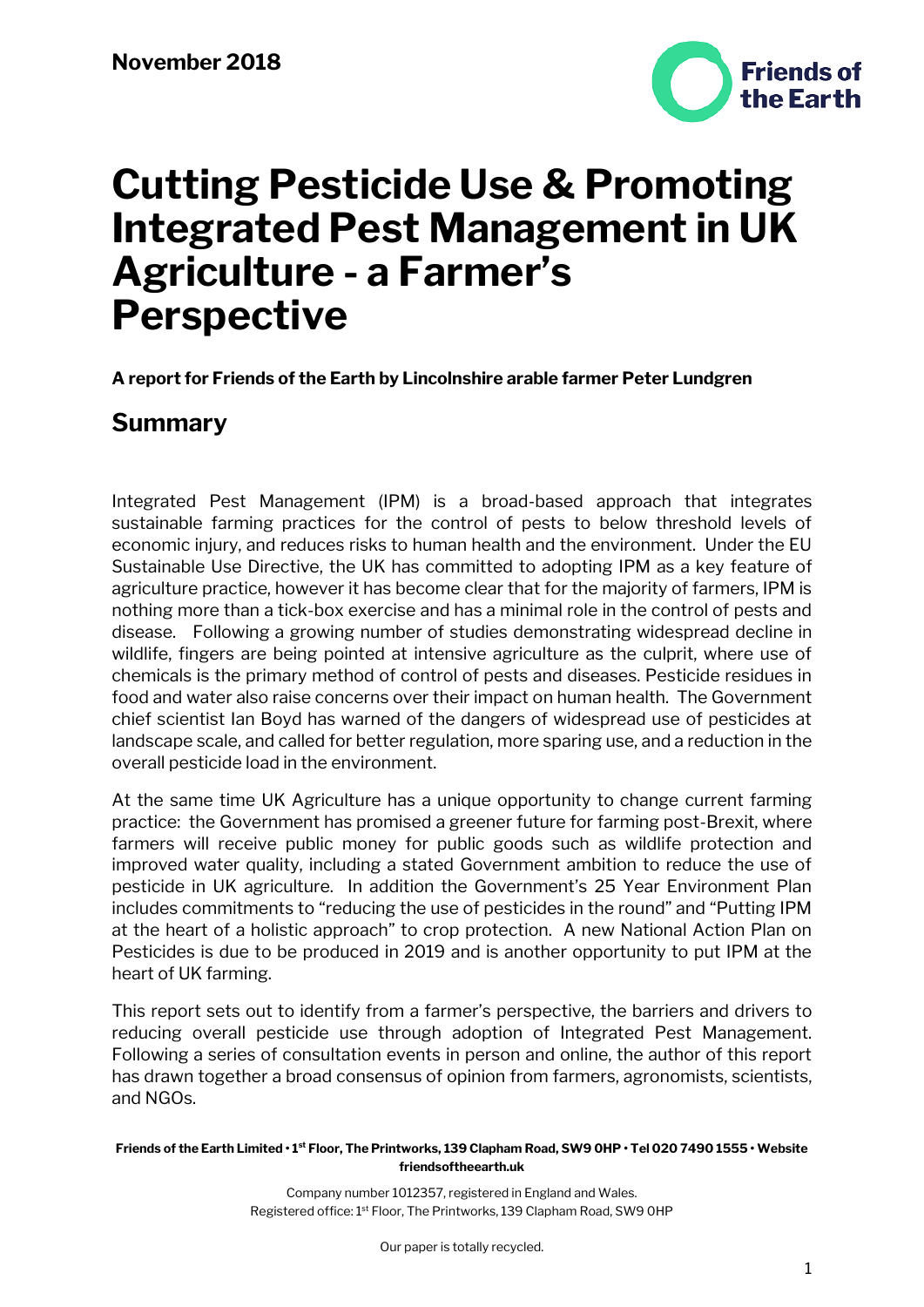Several key cultural and practical issues were identified which have a significant influence on farmers' willingness or ability to adopt IPM. For each of the key areas, a number of proposals are suggested which will genuinely aid farmers to embrace IPM and cut pesticide use. The majority are common sense recommendations to promote the adoption of IPM as an integral part of financially viable and sustainable farming methodologies in the post-Brexit era.

**How can farmers be better supported via the UK's post-Brexit farm policy to switch to low-chemical-input methods of pest control and the adoption of IPM? Summary of key recommendations:**

- 1. Independent agronomic advice breaking the link between manufacturer, merchant and agronomist
- 2. Better knowledge transfer to farmers of alternative methods of pest control
- 3. Research and development the need for more emphasis on plant breeding and cultural and mechanical alternative control methodologies,
- 4. Re-structuring farming research putting the farmer's needs foremost.
- 5. Using the new system of farmer payments under the Agriculture Bill to facilitate widespread adoption of IPM
- 6. Voluntary Initiative (VI) to be wound up and replaced by government-led initiative tasked with ensuring reduction in pesticide use, and promoting the adoption of IPM
- 7. Defra to clarify through the National Action Plan a definition of, and clear guidelines for, practical implementation of IPM
- 8. Adopting a new metric for pesticide measurement
- 9. Consideration of a Levy on the most toxic and damaging pesticides to help fund R&D into alternative control methodologies, the widespread adoption of IPM and a reduction in the pesticide load.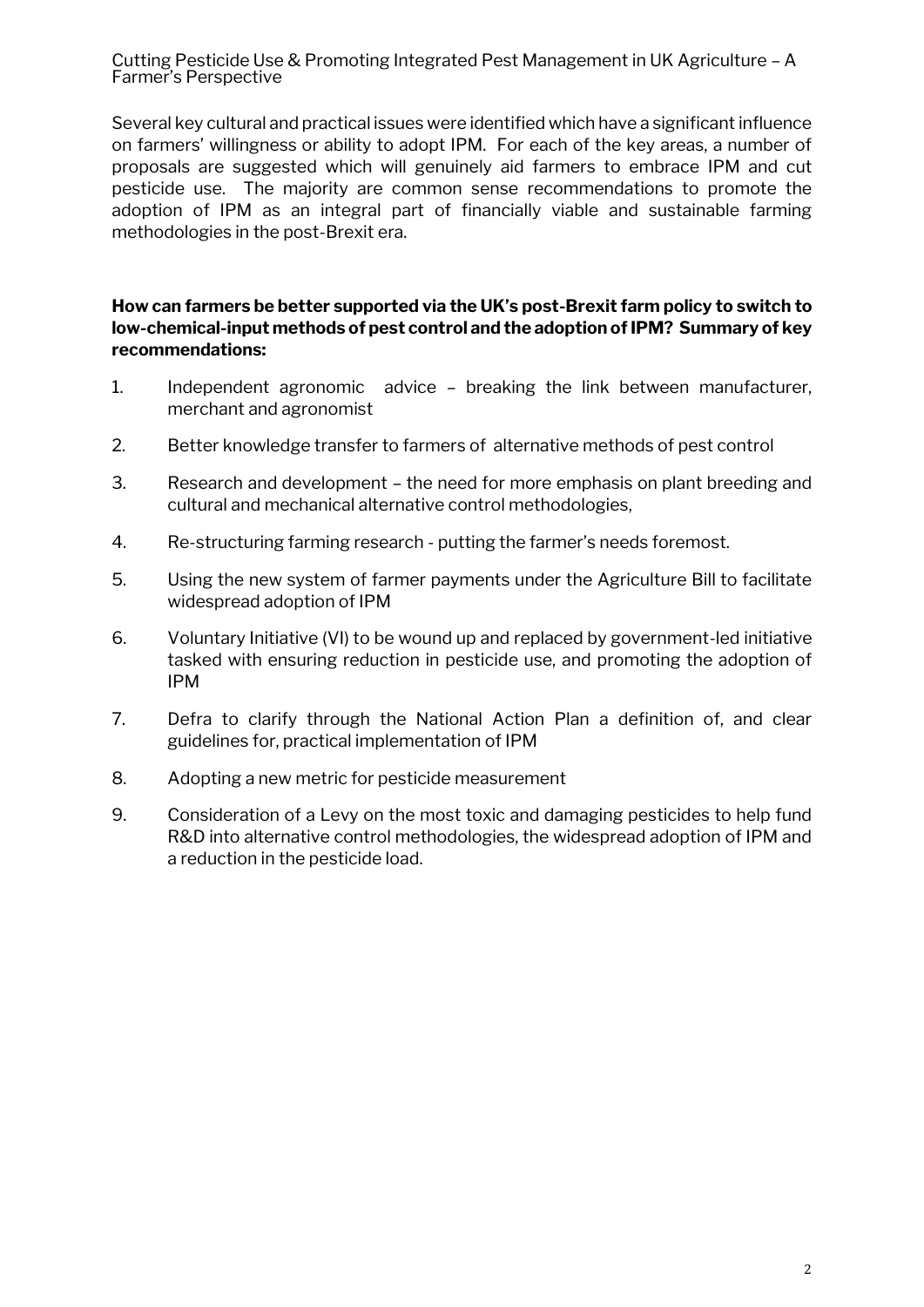## **Why we need to reduce pesticide use and promote Integrated Pest Management in the UK**

A growing number of reports are indicating serious declines in wildlife in the UK and across Europe, and industrialised agriculture and pesticide use are increasingly implicated as key driving factors. Massive decline in flying insects in Germany<sup>1</sup> hit the headlines in 2017; UK butterfly populations in England have nose-dived by 27% on farmland and 58% in woodland since  $1990^2$ ; and the UK's farmland birds have declined by 54% per cent since 1970<sup>3</sup> .

Government Chief Scientist Ian Boyd has voiced concerns about the industrial-scale use of pesticides, and suggested radical change is needed to the current system of pesticide authorisation, including long term monitoring of their impact, and improved regulation to ensure environmental limits are not exceeded<sup>4</sup>.

Long term farming productivity relies on healthy soils and a recovery in the services provided by nature such as pollination and natural pest control. Pesticides are one of the main farming inputs used to increase production (in non-organic systems) but the assumption that using more pesticides always leads to more productivity is questionable. Innovative conventional farmers are already showing that using less pesticides - working with nature instead of against it - is economically viable. There is a place for pesticides in conventional farming but overuse of pesticides is damaging natural resources, posing a long-term threat to the resilience of future food production.

The need for sustained use of high levels of pesticide use is far from proven – a recent French study<sup>5</sup> failed to detect any conflict between low pesticide use and both high productivity and high profitability in 77% of farms. They estimated that total pesticide use could be reduced by 42% without any negative effects on both productivity and profitability in 59% of farms from their national network, equating to average reductions of 37, 47 and 60% of herbicide, fungicide and insecticide use, respectively.

The Agriculture Bill is a critical opportunity to focus on the need for a reduction in pesticide use, and a move towards a far greater emphasis on integrated pest management (IPM) where chemical pesticides are used as a last resort to tackle pests and diseases instead of a prophylactic treatment.

Reducing pesticide use would contribute to multiple public goods including the provision of clean water, healthy soils, healthy food and thriving nature. But to achieve a change in direction to a low pesticide pathway, farmers must be supported to cut their chemical use.

-

**<sup>1</sup>** <http://journals.plos.org/plosone/article?id=10.1371/journal.pone.0185809>

<sup>&</sup>lt;sup>2</sup> The State of the UK's Butterflies 2015, Butterfly Conservation

**<sup>3</sup>** <https://www.rspb.org.uk/our-work/conservation/projects/state-of-nature-reporting>

<sup>4</sup> Milner, AM, & Boyd, IL, (2017) Science Vol 357 (6357), 1232-1234

<sup>5</sup> http://www.nature.com/articles/nplants20178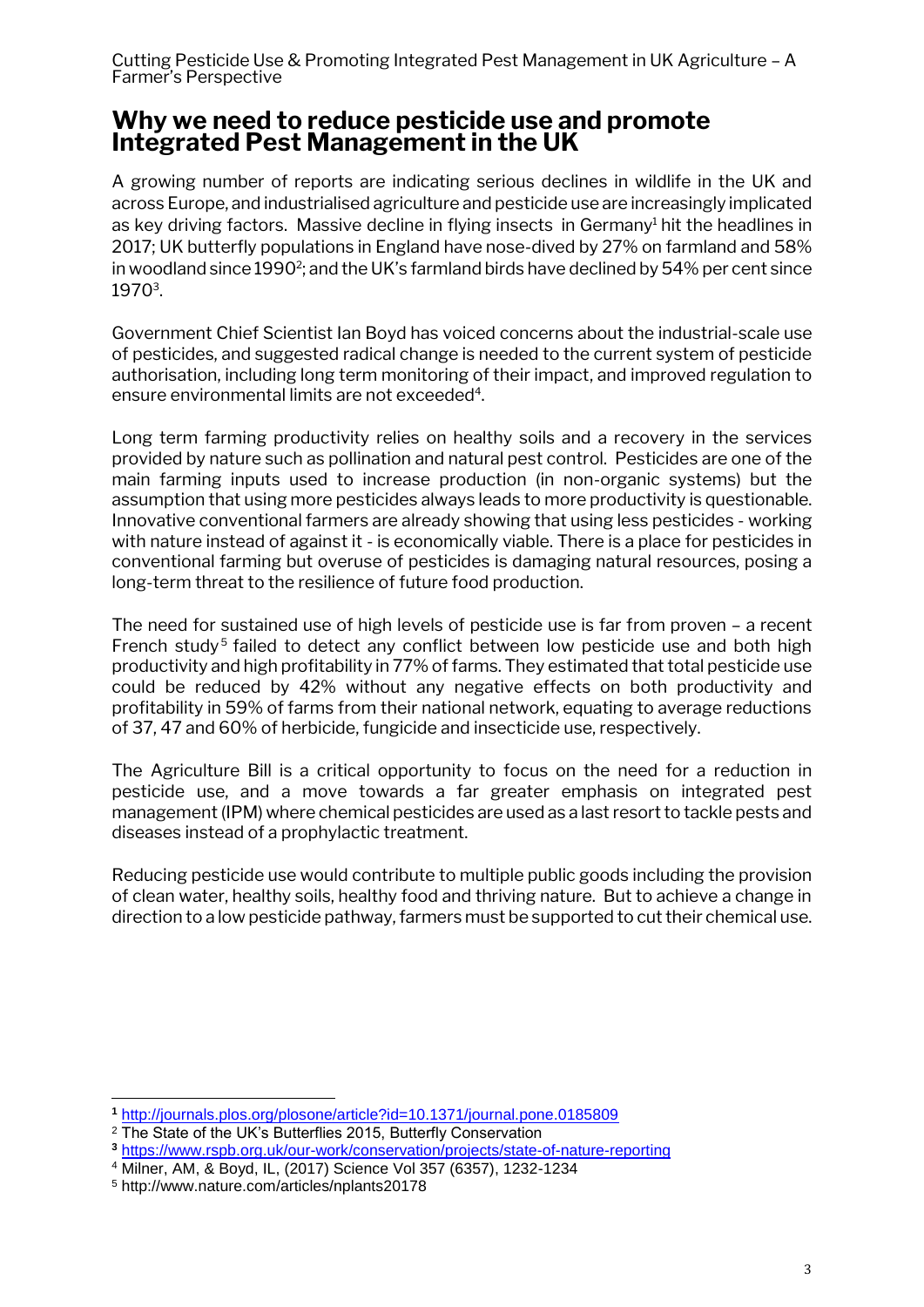## **Integrated Pest Management and the Need for a New Emphasis in UK Agriculture**

The environmental and economic benefits of reducing pesticide use through the adoption of Integrated Pest Management have been recognised for some time, with the EU and UN promoting Integrated Pest Management as a primary control measure.

**The EU Sustainable Use Directive (2009/128/EC) states:** "to achieve a sustainable use of pesticides in the EU by reducing the risks and impacts of pesticide use on human health and the environment and promoting the use of Integrated Pest Management (IPM) and of alternative approaches or techniques, such as non-chemical alternatives to pesticides. Member States shall take all necessary measures to promote low pesticide-input pest management, giving wherever possible priority to non-chemical methods, so that professional users of pesticides switch to practices and products with the lowest risk to human health and the environment among those available for the same pest problem. Low pesticide-input pest management includes integrated pest management as well as organic farming according to Council Regulation (EC) No 834/2007 of 28 June 2007 on organic production and labelling of organic products".

**The UN's Food and Agriculture Organisation defines IPM as** "the careful consideration of all available pest control techniques and subsequent integration of appropriate measures that discourage the development of pest populations and keep pesticides and other interventions to levels that are economically justified and reduce or minimize risks to human health and the environment. IPM emphasizes the growth of a healthy crop with the least possible disruption to agro-ecosystems and encourages natural pest control mechanisms."

However, contrary to the ambition of the EU Sustainable Use Directive, the frequency of pesticide use on UK cropland continues to rise. Between 2000 and 2016 the number of pesticide applications to crops increased 24%<sup>6</sup>. There are a number of reasons for the increase in pesticide use, but overarching is the culture of focusing on yield and achieving increases in in yield, rather than the consideration of gross margins, capital requirements, and the need to generally protect and enhance natural resources and human health.

Amongst all sectors in UK agriculture there is an awareness that pesticide use needs to be reduced for both economic and environmental reasons; and that the principal options available to carry forward the desired reduction of overall pesticide load are organic farming, agro-ecological principles and the adoption of Integrated Pest Management.

Organic farming is well established, however only 2.9% of the farmed area is registered as organic. Although all farmers have had the opportunity through various organic transition schemes to adopt organic principles, some 97% of farmers continue to use pesticides and artificial fertilisers. Whilst any increase in the number of farmers converting to organic in the future is welcomed and should be encouraged through an improved organic support scheme, it is the majority of farmers who employ pesticides in their farming practice that are the target of Directive 2009/128/EC and the focus of this report.

<sup>-</sup><sup>6</sup> Fera Pesticide Usage Surveys. https://secure.fera.defra.gov.uk/pusstats/index.cfm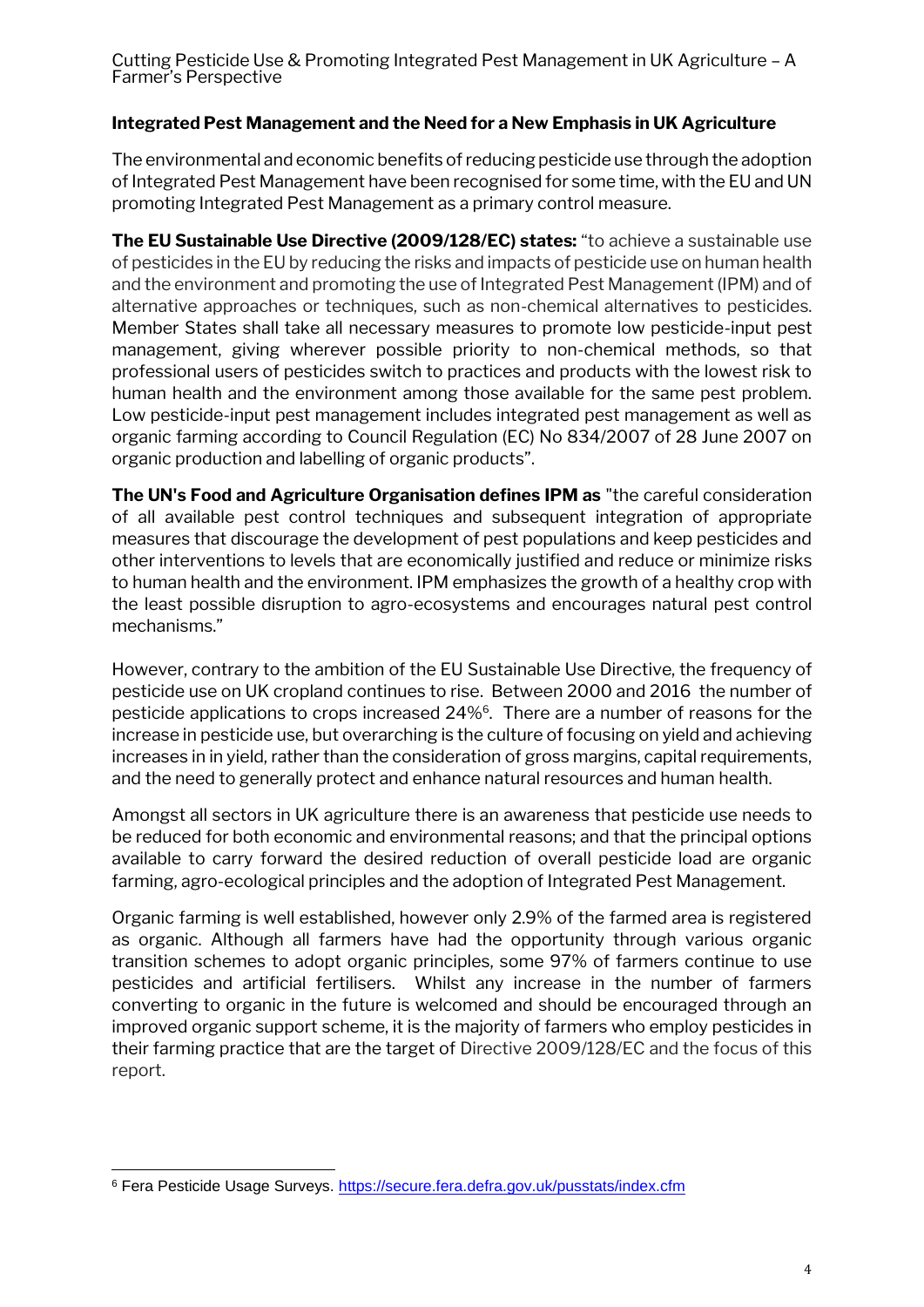In order to understand the increase in pesticide use and the failure of UK farming to adopt IPM, it's important to understand the barriers to pesticide reduction and the current drivers towards the adoption of IPM.

#### **Challenging attitudes: from yield is king, to gross margin is king**

British farming has reached a point in time where attitudes in farming are very risk-averse with 'insurance' applications of pesticides being the norm, rather than applications made after full consideration of threshold levels, the economic implications of the level of pest and disease, and the environmental and health risks associated with the application of a given pesticide. A number of agronomists surveyed for this report have pointed out that some farmers are so risk averse that they are using pesticides unnecessarily and running up additional input costs in the process.

This situation has arisen due to a decades-long focus on yield as a key priority of the farming industry, which has led to the adoption of a high-input model with high levels of pesticide inputs to protect vulnerable crop varieties from pest and disease. However the high-input model also requires high outputs and high prices to be financially viable. Over the past decades, whilst pesticide inputs have been increasing and the cost of pesticides has been increasing, the average yield has remained stubbornly stagnant and farm-gate prices for outputs have fallen significantly in real terms to a point where gross margins are marginal and the future economic viability of farming and food production is being questioned. Add to this the uncertainty of Brexit and the likelihood of a reduction in direct support measures and it's not surprising that many farmers are exploring financially viable low-input alternatives to their current high-input system.

Peer pressure amongst the farming community and advertising in the farming media also plays a role and has a negative influence on farmers' attitudes to acceptable levels of pest and disease. Farmers are intolerant of levels of disease and pests that are visible to their peers – even if the pest and/or disease pressure is below threshold levels and thus has a minimal economic impact. Farmers often criticise consumers for requiring visually perfect produce but farmers are the same in requiring their agronomists to produce a visually perfect crop.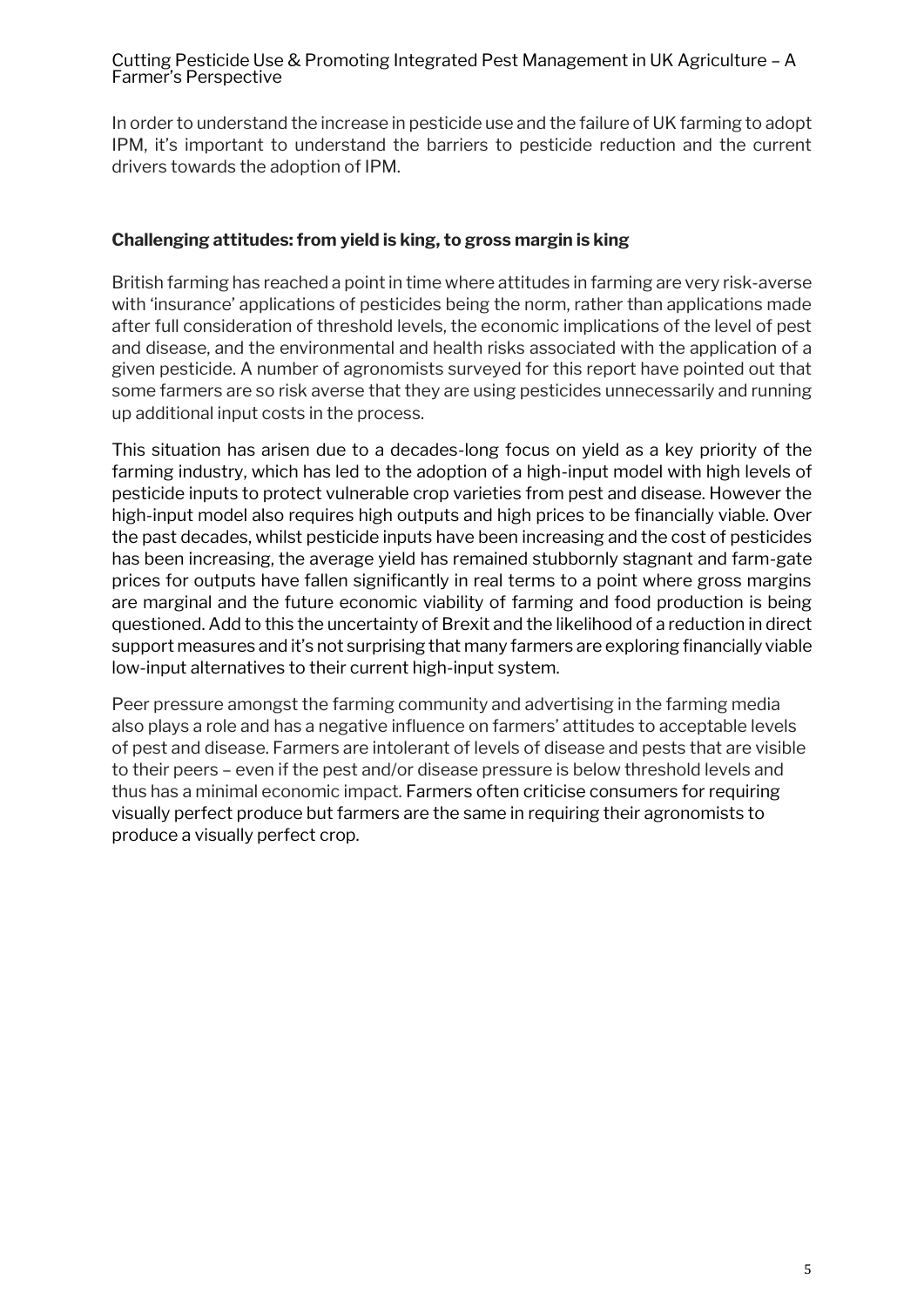## **Profitable farming with less pesticide.**

An economic analysis of a group of no-till **conservation agriculture** farmers demonstrates a large variation in yields and gross margins, as might be expected in the results of pioneers in a novel methodology. However it should be noted that a number have achieved a significant reduction in the quantity and cost of pesticides applied, and demonstrated that a holistic approach to crop production with an emphasis on IPM can deliver higher gross margins than a conventional high-input system\*. It's also notable that the low-input model is less vulnerable to fluctuating world market prices and the vagaries of the UK weather. When benchmarked regionally in a good year of average yields, the low-input system will give a gross margin that puts a farmer in the top 10%; and conversely when yields are low the lowinput system has low input costs and is therefore more financially resilient. And that's before considering the increase in natural capital associated with soil health, increases in crop flora and fauna, and improved air and water quality.

**Organic farmers** focus on using natural measures for controlling pests and diseases, including rotation and variety choice, as well as biological and mechanical and other husbandry methods. Organic farmers do not use any herbicides, and very few insecticides and fungicides are permitted. Economic analysis shows that variable costs can be much lower on organic farms whilst the net margin (£/ha) can be substantially higher with similar overall levels of output generated (£/ha). Working capital requirement is also 35-40% lower for organic than for similar conventional farmers, an important factor that can improve the organic farm's business performance. Soil fertility is enhanced by the use of nitrogen fixing legumes (clover and pulses) whilst soluble nitrogen fertilisers are prohibited. Taken together this means that organic farms can perform well financially whilst they also reduce toxic pesticide burden and have proven benefits for soil life, biodiversity, protection of natural capital and reduction in pollution which are not currently financially rewarded.

Ideally, we need a farming system where resources used to achieve production, and both positive and negative outcomes, such as greenhouse gas emissions, are all accounted for. This would ensure that the true cost of productivity is recognised and valued. An improved payment scheme should recognise the multiple benefits delivered by systems-based farming approaches.

\* Gary Markham, Land Family Business. Presentation to Groundswell, 28 June 2018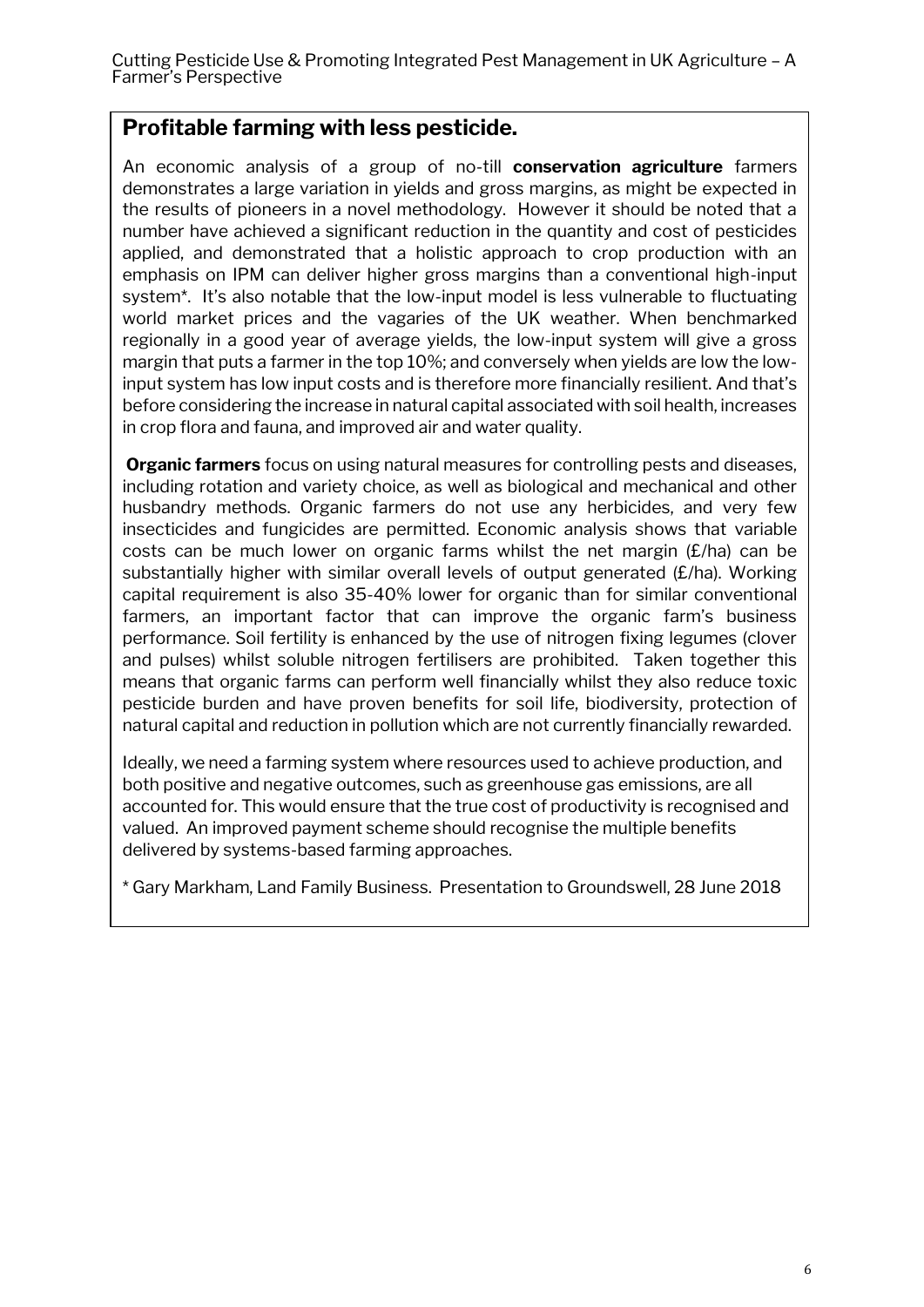## **How do we reduce pesticide use? The tools and knowledge required.**

This report sets out a series of linked and interdependent recommendations for the adoption of Integrated Pest Management as the primary tool in the control of pests and diseases in UK agriculture post-Brexit. These recommendations would result in associated social and environmental benefits of reduced pesticide load on the environment, and increased farm profitability.

Following a series of consultation events in person and online, the author of this report has drawn together a broad consensus of opinion from farmers, agronomists, scientists, and NGOs surveyed.

## **Recommendations:**

- **1. Independent agronomy advice**
- **2. Knowledge transfer for farmers**
- **3. Research and development into alternatives**
- **4. Re-structuring farming research.**

#### **1. Independent agronomy advice**

The relationship between the farmer and the agronomist is seen as the primary barrier to pesticide reduction; and also the primary driver in moving towards the adoption of IPM as a primary method of control. The provision of on-farm agronomy is via BASIS<sup>7</sup>-qualified agronomists, 50% of whom are independent of agrochemical merchants<sup>8</sup>; and 50% are employed by merchants and manufacturers. Importantly the independent consultants are remunerated through a direct charge usually in the form of a cost per hectare, and the agronomists employed by merchants are remunerated in part through the sale of agrochemicals to the farmer.

Whilst the majority of agronomists in the employed sector put the interest of customers first there is pressure to increase sales and bonuses, or to sell a specific product with a greater profit margin for the merchant. And in the mind of the farmer there is a trust issue with the farmer doubting that the agronomist is always truly acting in the farmer's best interests and not in the interests of their employer, the merchant.

How agronomy is remunerated has a direct influence on the value that the farmer gives to that advice. 50% of farmers do not pay directly for agronomy services and therefore are unaware of the true cost of agronomy advice, which is in the region of £80 - £120 per hour<sup>9</sup> for an agronomist on the farm. If farmers recognised and were invoiced the true cost of agronomy it's probable that a more professional relationship, where alternative options are more thoroughly assessed, would develop between the farmer and the agronomist – similar to the relationship between the farmer and the solicitor or accountant

-

 $7$  BASIS is an independent standards-setting and auditing organisation for the pesticide, fertiliser and allied industries. www.basis-reg.co.uk

<sup>8</sup> AICC Association of |Independent Crop Consultants

<sup>&</sup>lt;sup>9</sup> Range of values provided by practising agronomists of the true cost of an hour spent in the field.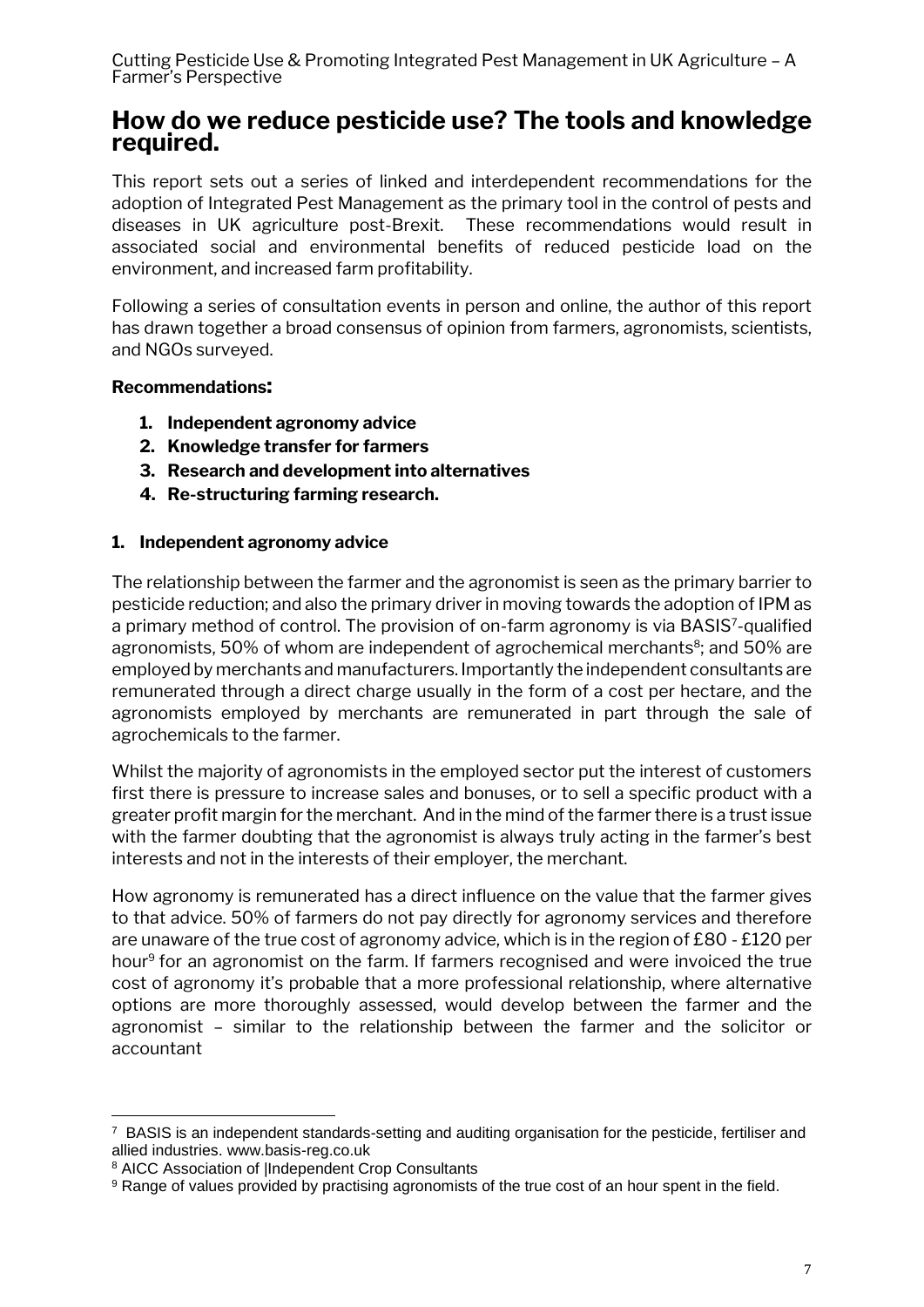A more professional relationship would lead to more farmers engaging in the decisionmaking process and through greater engagement the agronomist would better understand the farmers' perception of risk. Similarly the farmer would better understand the agronomist's decision-making process and involve the agronomist in the whole growing process from rotation, to cultivation, to variety choice, to habitat creation etc. Amongst agronomists who contributed to this report the engagement of the farmer and the willingness of the farmer to include the agronomist in long-term planning is seen as crucial to delivering the best agronomy advice and achieving a reduction in pesticide use.

#### **Recommendation: that agronomy services should be independent of merchants and manufacturers and the sale and distribution of agrochemicals**

The BASIS syllabus and subsequent training programmes do not adequately promote Integrated Pest Management. The introduction of the BETA conservation management course that promotes IPM is welcomed but needs to become embedded into the primary BASIS course. Currently the focus of achieving a BASIS qualification is about passing the final examination, which is heavily focussed on selecting a suitable pesticide for a given scenario and making a correct recommendation for the application of a pesticide. BASIS training needs to be reviewed with more emphasis on IPM and the whole-farm approach to mitigate the impact of pests and disease on the growing crop through the consideration of soils, rotation, cultivation, variety choice, beneficial insects, companion and cover cropping, habitat creation, and diffuse pollution as the primary response. The application of pesticide should be viewed as a secondary response in support of IPM, to provide adequate control to threshold levels.

**Recommendation: that a review of the BASIS syllabus and further training is undertaken with an emphasis on promoting IPM and alternative non-pesticide solutions as the primary response to the threat of pest and disease.**

## **2. Knowledge transfer for farmers**

There is a strong consensus from the consultation process that, if farming attitudes are to change and for new practices such as IPM to be adopted, farmers need to be better trained and that there should be a recognised and funded programme of continuing professional development (CPD) for farmers and land managers. It is noted that Denmark, often quoted as a country with one of the most productive and efficient agricultural sectors, has a government-funded advice service and a significantly higher proportion of government-funded specialist advisors per farming business.

It's acknowledged that farmers learn better from other farmers, and the preferred delivery would be via peer-to-peer exchange, conducted on a regional basis to allow better consideration of local factors such as climate, soil and pests, diffuse pollution, and the most effective and appropriate responses for a region and an individual farm.

Training and knowledge transfer should include a number of elements:

- a simplified BASIS course and a focus on pesticide reduction and the principles of IPM
- bench-marking farms for a number of variables economic and environmental – is a powerful tool in adapting farmer's behaviour.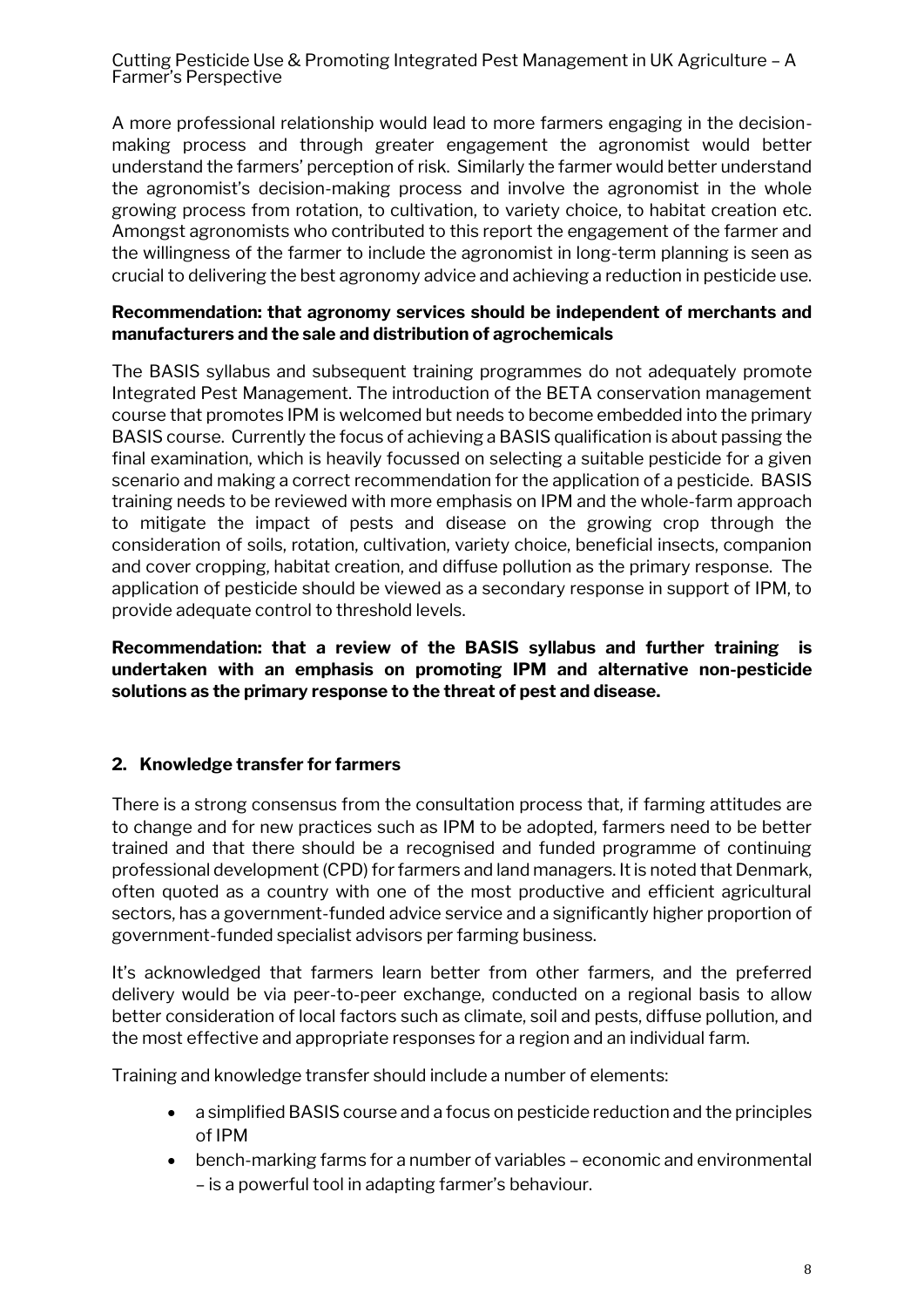- use of social media and a government-sponsored YouTube channel should be better used to promote IPM techniques, and the methodologies that promote IPM and a reduction in the toxicity of pesticides used
- consideration should be given to paying farmers a day rate to leave the farm for targeted training and CPD - for example the Teagasc GLAS scheme where farmers receive a day rate for attending mandatory training on the principles of the GLAS environment scheme.

There is no need to invent a new knowledge transfer organisation. A number of organisations charged with knowledge transfer already exist, such as the Farming Advice Service (DEFRA's in-house knowledge transfer system which already has a statutory responsibility for promoting IPM), but it should be noted that some existing knowledge transfer organisations may not be focussed on IPM and pesticide reduction, or have partners who may not support a reduction in pesticide use and the adoption of IPM.

Improved farmer training needs to be supported by an advisory service that's independent of agribusiness and made up of small regional teams with the right spread of expertise which would conduct an assessment of the individual farm within the wider landscape and advise on a bespoke package of improvements which could include diagnosing and assessing strategies for managing pests and disease and consider soil health, weed control, diffuse pollution and other relevant concerns alongside the farmer's own plans for the future.

## **Landscape approach**

Inherent in the current approach taken by government towards promoting the delivery of public goods is a failure to recognise that the environment is bigger than a nectar-rich field margin or a whole farm. To deliver public goods successfully and economically requires thinking on a landscape scale, where individual farms and individual elements of agri-environment schemes fit into a wider landscape scheme. Too often we see habitat creation schemes (such as the arable regeneration schemes) isolated in a wider intensively farmed landscape – islands of excellence in a sea of mediocracy – with little or no access to other areas of similar enhanced habitat.

It is therefore welcome that Defra has acknowledged in its Health and Harmony<sup>10</sup> paper and the policy statement issued with the Agriculture Bill the benefits of working at landscape scale to implement environmental measures. However it remains to be seen whether adequate ambition and funding will be put behind the new Environmental Land Management Schemes (ELMS)

There are a number of examples of how public goods can be delivered successfully on a landscape scale through bringing landowners and advisors together to tailor the delivery of habitat and increased biodiversity through the adoption of IPM and a whole farmed landscape that supports increased biodiversity.

## $\frac{1}{10}$

https://assets.publishing.service.gov.uk/government/uploads/system/uploads/attachment\_data/file/68 4003/future-farming-environment-consult-document.pdf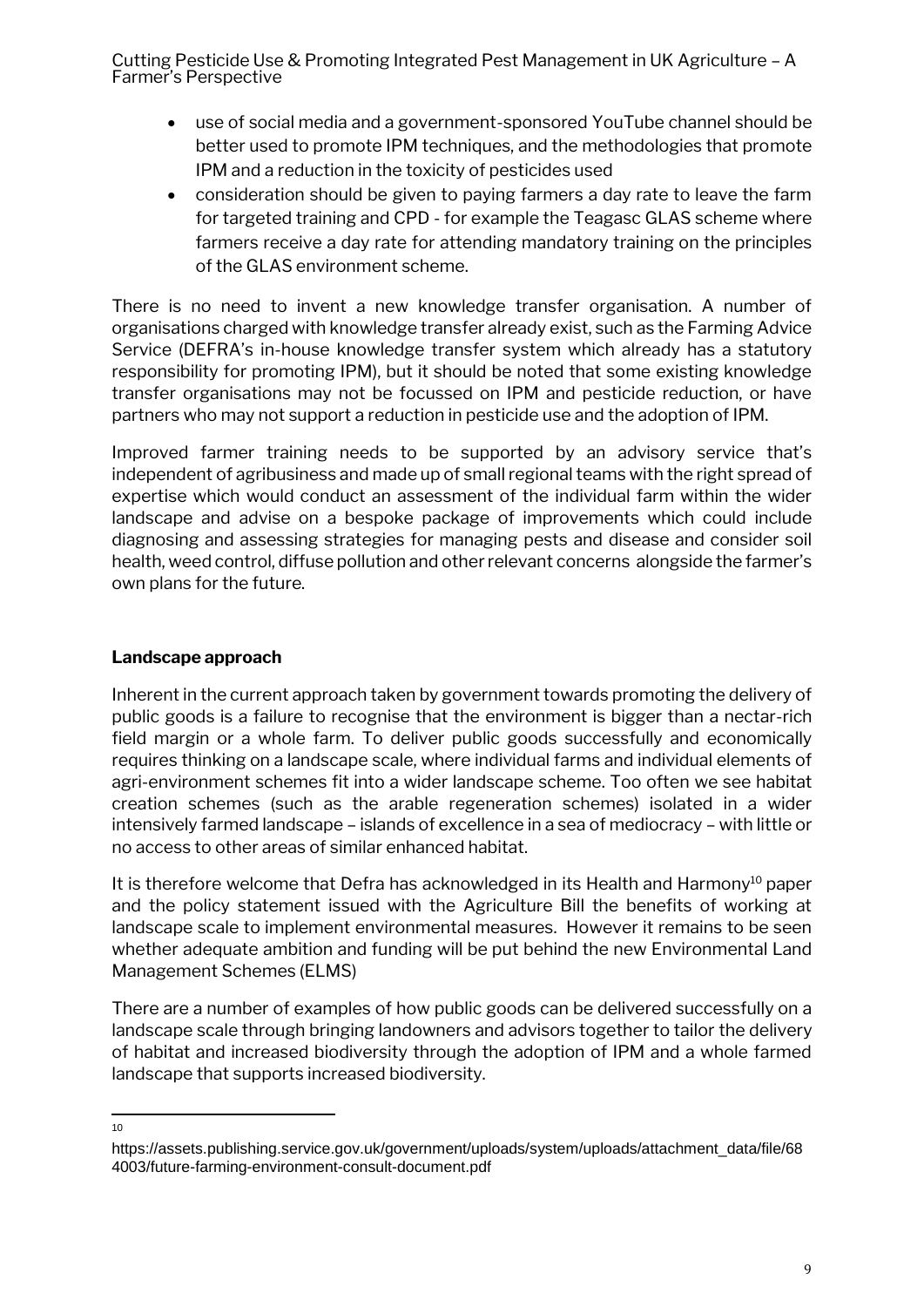A robust and fully funded farmer advice service would sit well alongside proposals contained in the interim report of the Farm Inspection and Regulation Review<sup>11</sup>, which includes suggestions for a more holistic and constructive approach to farm inspection and assessment. The DEFRA pilot Payment by Results scheme has proved popular with farmers in the pilot, and provides training and guidance for farmers to deliver public goods on their own land in an innovative and bespoke manner; and in return the farmers are rewarded for delivering an agreed package of public goods.

**Recommendation: farmers and land managers need to be better-trained in IPM through a programme of continuing professional development (CPD). Training delivery should prioritise peer-to-peer learning, involve regional teams, and incorporate consideration of local and regional conditions .** 

#### **3. Research and development**

Investment in research and development is paramount to the successful adoption of IPM and methodologies that will lead to a reduction in pesticide use and the toxicity of pesticides applied to crops. Since the green revolution, when plant breeding delivered a significant yield increase achieved through the plant's ability to utilise increased levels of artificial fertilisers and pesticides, the focus of research and development has been on driving up yields and maintaining profitability, including through increasing the use of pesticides and fertiliser to take advantage of the increased yield potential. However the last decade has seen a plateau in yields and significant increase in the costs of pesticides and artificial fertilisers, which has eroded gross margins and provoked some innovative farmers to review their management and change their policy towards a lower input model. Recent analysis of the costs and profit margins associated with lower input farming, in particular no-till conservation agriculture techniques, suggests that in many cases lower inputs, whilst leading to reduced yields, also lead to increased gross margins and increased profitability<sup>12</sup>. The cost analysis of low-input farming systems against a more typical high-input system demonstrates that farmers using high inputs have been buying extra yield at a significant cost to themselves – and potentially a significant cost to the environment through increased use and frequency of application of pesticides. The improved margins of conservation agriculture practitioners don't take into account the public benefits accrued – to do so would lead to even healthier balance sheets.

The main areas of research required to give farmers the tools and confidence to deliver a meaningful reduction in pesticide use and the widespread adoption of IPM are:

**Conventional plant breeding**. In recent years conventional plant breeding combined with genome sequencing and marker-assisted breeding has accelerated the development of many beneficial traits, a number of which have already been commercialised and are in use on farm. Where GM technology promised, but failed to deliver, conventional plant breeding has delivered with a number of beneficial traits including pest and disease tolerance; virus tolerance; nutritional enhancement; drought, flood and saline tolerance;

<sup>-</sup><sup>11</sup> Farm Inspection and Regulation Review - July 2018 Interim report.

https://assets.publishing.service.gov.uk/government/uploads/system/uploads/attachment\_data/file/72 4785/farm-inspection-review-interim-report.pdf

<sup>12</sup> Gary Markham, Land Family Business. Presentation to Groundswell, 28 June 2018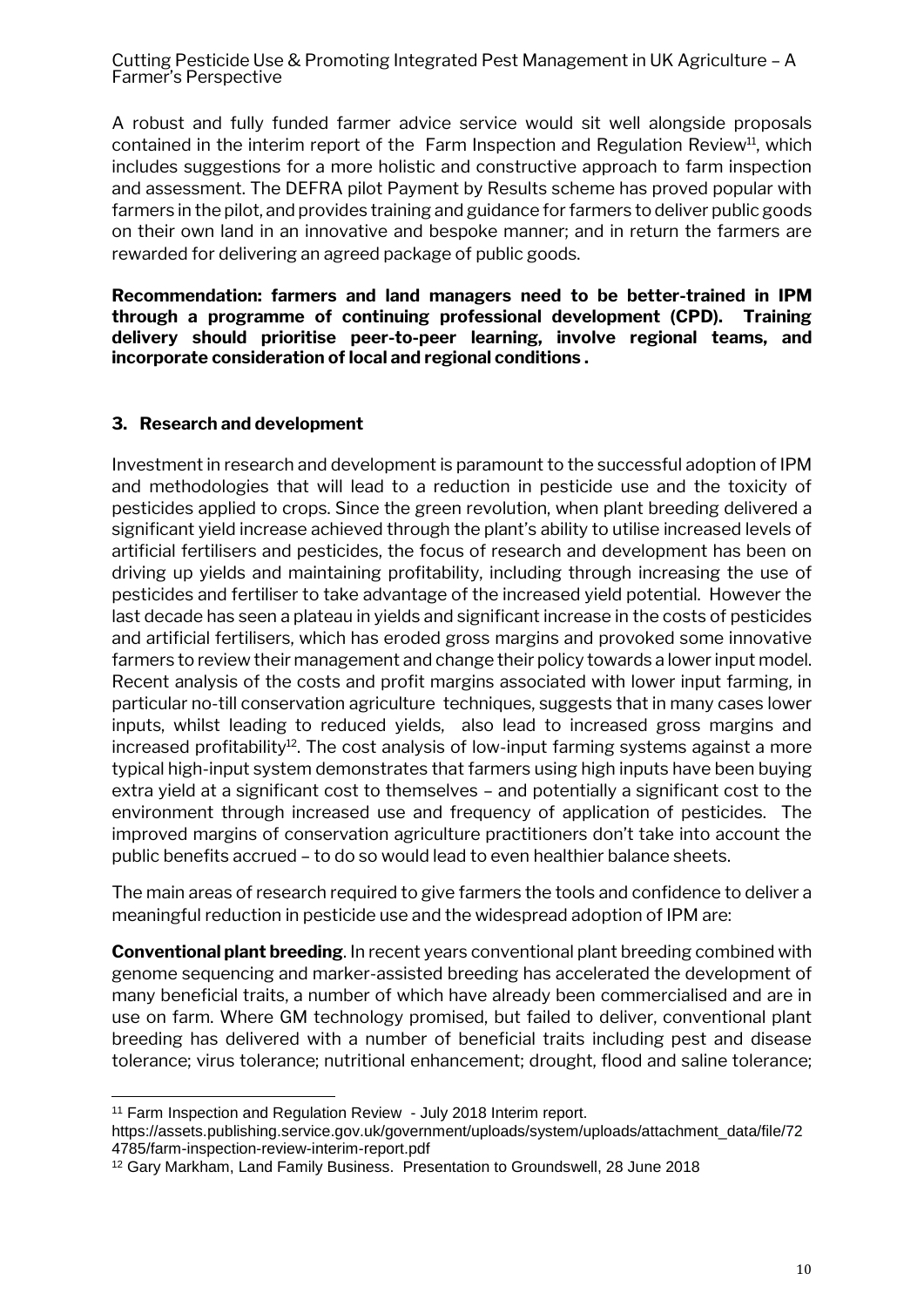and, with superwheat<sup>13</sup>, which has reintroduced genetic diversity by wheat hybridisation with wild goatgrass, the potential for significant yield increase.

**Cultural alternatives.** A number of financially viable cultural methodologies are employed around the world – many of them developed in UK research stations. Cultural alternatives include rotation to reduce the build-up of pests and disease; variety choice to reduce the risk of crop failure; increased tolerance to pest and disease, companion cropping and push- pull cropping technology which in Africa has delivered significant improvement in maize yields; companion cropping which in France has helped mitigate the impact of flea beetle in oilseed rape; and cover cropping which is improving soils whilst reducing soil erosion and diffuse pollution.

**Robotics** has the potential to deliver a targeted response to weeds, pests and disease with a more complex and considered response to pernicious weeds whilst retaining beneficial plants and weeds that provide nutrients for the growing crop or habitat for beneficial insects; and reducing pest populations to threshold levels whilst retaining populations of beneficial insects and their food source. However robotics and the potential to reduce the quantity of pesticide applied should not be seen as a panacea for tackling pesticide use, but as additional to the adoption of IPM and alternative methods of control

**Variety choice**. Currently the Agriculture and Horticulture Development Board (AHDB) variety list is focused on yield, and the published varietal comparison table is between treated and untreated yields. Therefore varieties with beneficial traits such as significantly improved tolerance to disease and pests fail to be included in the list because of lower yield. However these are the traits that will be needed to reduce pesticide use, and in a lower input system such beneficial traits might well produce improved gross margins. Giving the farmer the option to select varieties suitable for lower input systems will help promote beneficial traits in the development of new varieties and offer the farmer and agronomist an opportunity to make a more informed decision on variety choice along with a suitable level of inputs to deliver the best gross margin.

## **Recommendation: the AHDB varietal trials be expanded to include assessment of varietal performance in low-input systems as well as the existing assessment in highinput and untreated systems**

**Longer-term outcomes**. To give farmers and agronomists the tools and confidence to adopt IPM and reduce pesticide use we need longer-term research projects. Funding for research and development is often criticised by both farmers and scientists for being too short-term and relatively inflexible. Three year projects are the norm. However research on farming systems needs to run for at least one full crop rotation and preferably longer, at least 4-5 years. Research applications currently require very detailed propositions of what will be done and must be carefully costed. Yet research is dynamic and depending on what's found, requirements can change. Funders need to acknowledge this and allow greater flexibility in funding farming related research.

**Recommendation: significant upscaling of the funding being made available for research into the farming systems that aid pesticide reduction and the adoption of IPM; conventional plant breeding and development of crop varieties tolerant to pest** 

<sup>-</sup><sup>13</sup> National Institute of Agricultural Botany. http://www.niab.com/news\_and\_events/article/304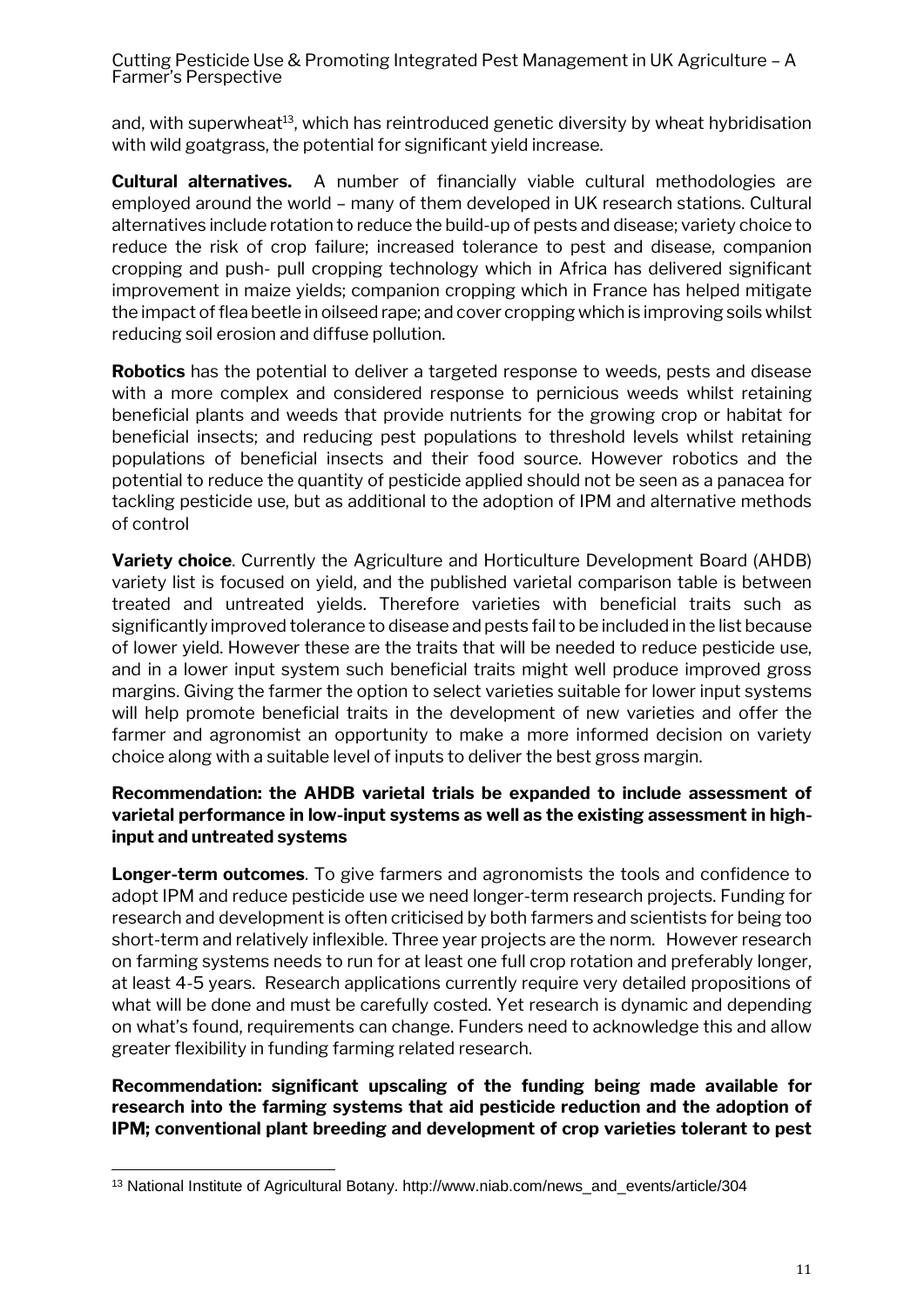**and disease; alternative cultural and mechanical measures to control pest and disease; and the development of novel chemical solutions with a significantly reduced toxicity load.** 

## **4. The structure of farming research and its link to farming**

The failure to research many of the low-tech, low-input techniques has arisen as we have lost much of our research capability to look at holistic approaches through the closure of research stations that had farms attached to them. Such institutions could push the boundaries more with new systems than a commercial farmer would ever attempt. During the 1990s a raft of studies on integrated/low-input farming were being undertaken by institutions such as Long Ashton Research Station and others run by ADAS. Their loss has been mirrored by a loss of capable expertise (entomologists, weed scientist and pathologists) due in part to poor career prospects, job insecurity and relatively low salaries compared to other professions.

We have lost to a large extent the link between research, advisory services, and what farmers need. Previously organisations such as ADAS (formerly a government-funded research organisation but now privatised) had a team of farm advisors who provided free on-farm advice across the country. Thus there was a two-way dialogue between farmers' needs and latest research. To some extent this has been replaced by private agronomy companies who do some of their own trials, but the private agronomy companies lack the resources to run expensive studies of whole farming systems.

We have lost most funding routes for research into low-tech, low-input systems. Defra now channel their research funding through research councils such as BBSRC and NERC, however this funding is generally only available to universities, and other institutes are ineligible to apply. Anecdotal feedback from scientists and researchers surveyed for this report has suggested that due to the university appraisal system (Research Excellence Framework) universities have been forced to focus more on academic prowess and publishing in high-impact journals to attract research funding, and this has been at the expense of research into basic low-tech solutions that make a genuine difference to farmers. In addition, Research Council committees making the decisions on grant applications are dominated by academics $14$  but incorporation of end users in this process is essential if the research is to genuinely benefit farmers and deliver public goods.

An example of good practice is a previous Defra programme called LINK, in which Defra provided 50% of the funds and the rest was provided by Industry. Applicants put together research applications with industry partners, ensuring the research was needed, focussed and delivered.

The process of applying for research funding is too complex, lengthy, and highly competitive. Consideration should be given to provide core funds to allow a more considered approach to what research is needed.

AHDB are the key funding route for this type of research into IPM but haven't invested in this sufficiently. There have been numerous reviews, but very little new research into IPM and reducing pesticide use in the last 20 years

<sup>-</sup><sup>14</sup> https://bbsrc.ukri.org/about/governance-structure/committees/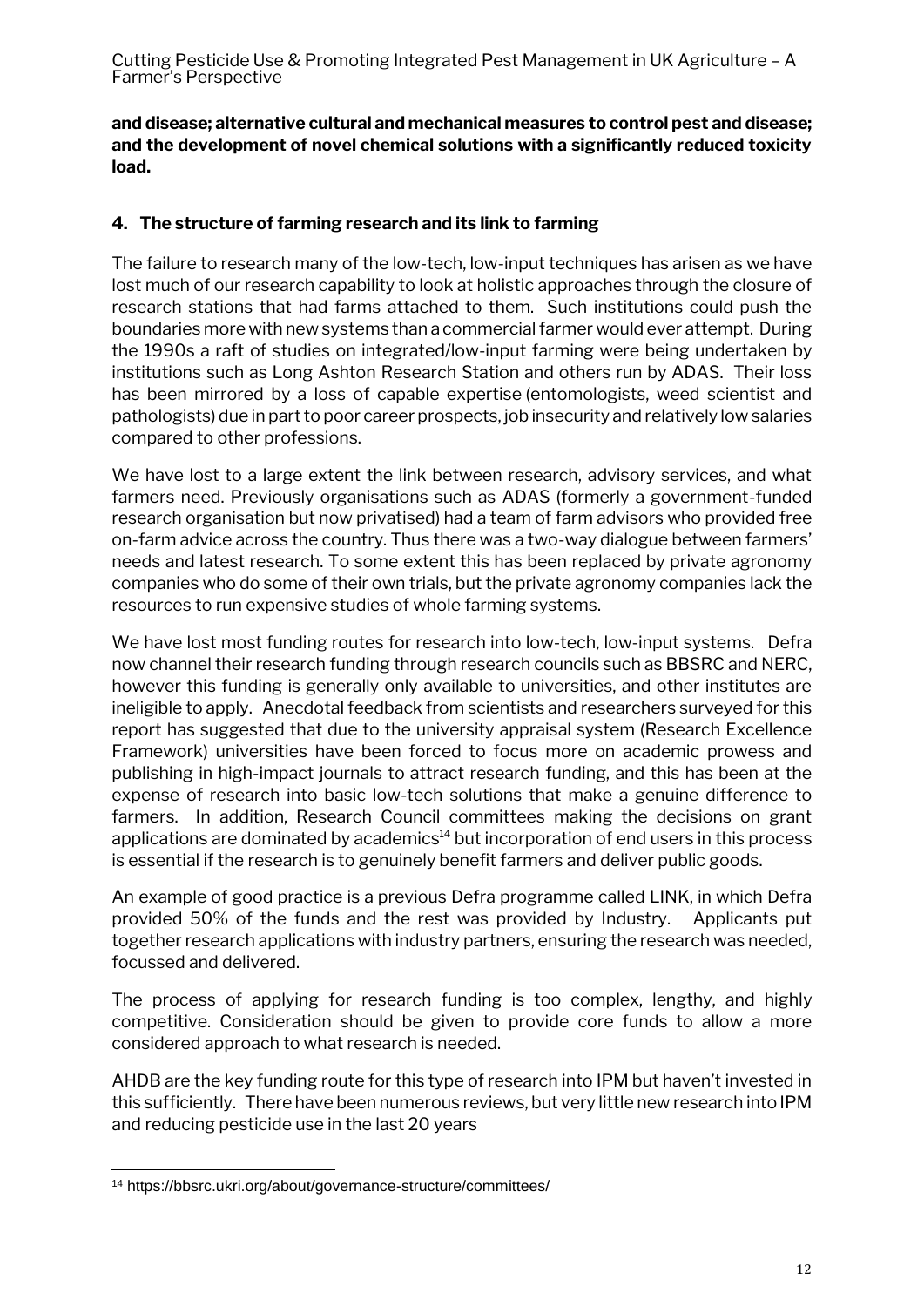**Recommendation: long-term research into farming systems should be conducted by organisations that have strong links to the end users, working closely with innovative farmers and having the means to promote the findings and train farmers. This will require multidisciplinary teams, making use of the latest technologies but also appreciating what is achievable by farmers. The funding needs to be long-term, flexible and with compensation for farmers if done on commercial farms and a recognition that it can take decades to achieve a truly sustainable farming system**.

The New Zealand apple industry demonstrates what can be achieved by such an approach:*"We've moved from a blanket approach of applying chemicals to control pests, to integrated systems that have reduced pesticide use in the apple industry by 90 percent, and ensured that even the chemicals currently in use are regarded as benign<sup>15</sup>*

## **How do we reward pesticide reduction, and measure pesticide use?**

**Recommendations:** 

-

- **5. Using the new system of farmer payments under the Agriculture Bill to facilitate widespread adoption of IPM**
- **6. Voluntary Initiative to be wound up**
- **7. Defra to clarify through the National Action Plan a definition of, and clear guidelines for, practical implementation of IPM**
- **8. Adopting a new metric for pesticide measurement**
- **9. Consideration of a Pesticide Environment and Health Levy?**

## **5. Transition and outcome-based payments to promote the adoption of IPM.**

Measures in the Agriculture Bill offer the opportunity for farmers to be incentivised to take up IPM as a holistic approach. Environmental Land Management Schemes could reward adoption of particular systems or delivery of specified outcomes. A transition payment could act as an initial incentive.

Primarily the focus of a transition payment should be to promote the adoption of IPM and the cultural and mechanical alternatives to pesticides. A transition payment would help farmers while the farm adjusts to a less chemically dependent system – for example it can take time to rebuild soil health and populations of natural predators. Once the adoption of IPM is widespread the focus of reward can shift towards delivering an agreed suite of outcomes or public goods**.**

<sup>15</sup> [https://www.plantandfood.co.nz/page/news/media-release/story/good-for-health-and](https://www.plantandfood.co.nz/page/news/media-release/story/good-for-health-and-environment-a-history-of-apple-pest-management/)[environment-a-history-of-apple-pest-management/](https://www.plantandfood.co.nz/page/news/media-release/story/good-for-health-and-environment-a-history-of-apple-pest-management/)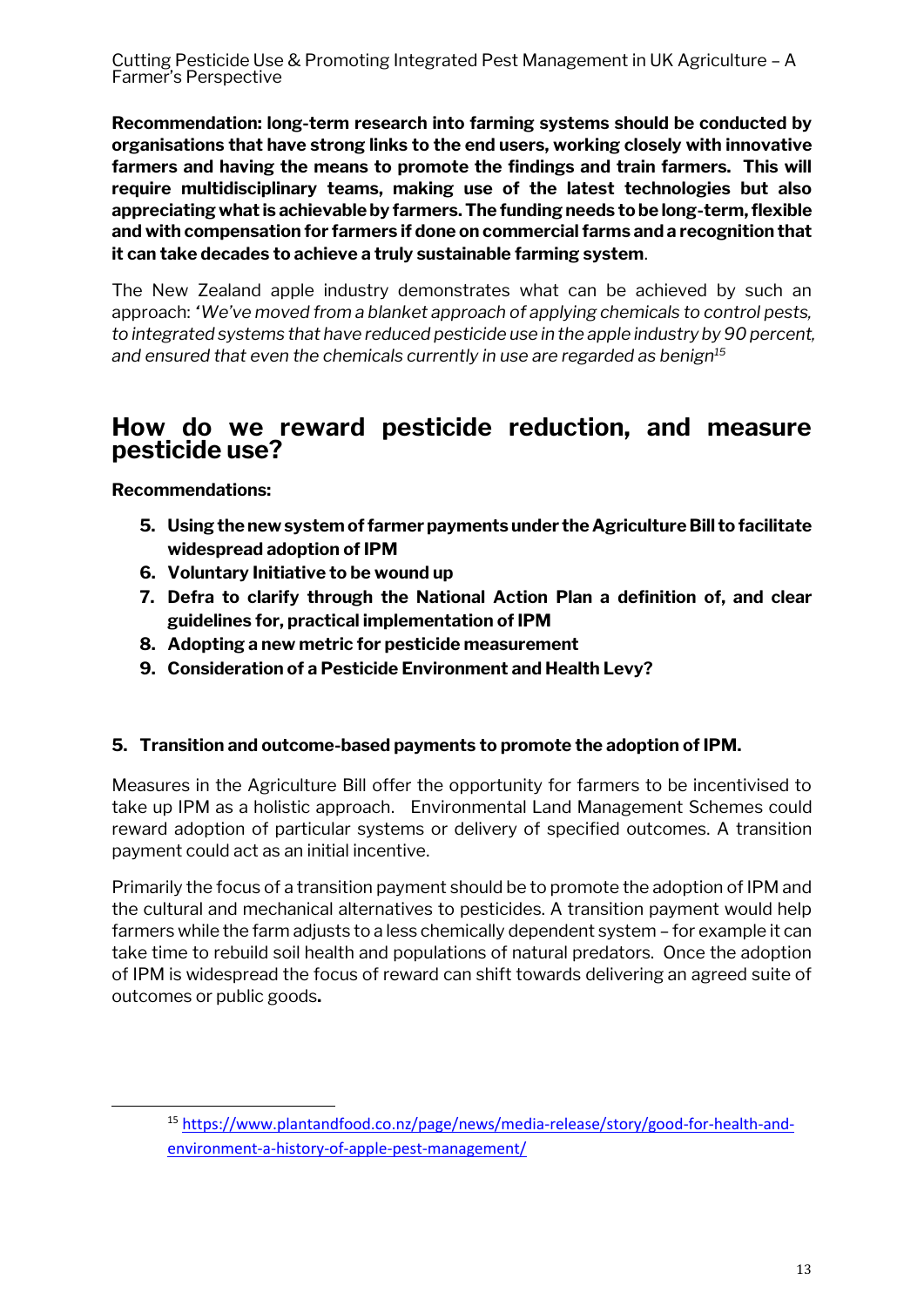## **It's also important to those farmers who have already made the change and adopted alternative cultural and mechanical alternatives to pesticides that they have the opportunity to apply from the outset for an outcomes-based payment.**

Defra will need to work with farmers to identify the best way of incentivising pesticide reduction through the new payments scheme. For example, rewards for adopting particular systems or for specified outcomes could be delivered via a scheme like DEFRA's trial Payment by Results scheme (PBR). This has a less draconian ethos than some existing CAP schemes with less prescriptive elements and has proven popular with farmers who are paid according to the public goods they provide. The PBR trial is focused on providing training and guidance for farmers so they are empowered to create their own management plan for their land and feel more knowledgeable about what they want to achieve, and why. The flexibility built into the scheme has meant that participants have become more engaged in the wildlife they want to see on their land and think more creatively about how to achieve these results.

The existing PRB trials have been focussed geographically and on specific outcomes. This could be applied to pesticide reduction. For example in some locations farmers may wish to focus on reducing water pollution from pesticides. Alternatively there would also be scope to focus on particular solutions such as habitat creation and management to support natural predators, where outcomes that could be rewarded might include e.g. an increase in beneficial predators such as spiders and carabid beetles.

Further insight into how incentives may work are included in the interim report of the Farm Inspection and Regulation Review<sup>16</sup>. Its proposals for incentivising compliance with farm regulation, could also be applied to promoting beneficial outcomes through ELMS:

*Where there are financial barriers to change, this is an ideal opportunity to use incentives, through direct funding, loans or guarantees. The regulator can consider funding innovative schemes to further build its evidence base about successful strategies to address the problem. This can create safe spaces to innovate.*

Some farmers are already innovating in their approach to combining a range of measures to cut inputs – often these are also aimed at delivering multiple benefits such as building soil health as well as cutting chemical dependence. But more widespread adoption of these approaches needs to be supported.

The elements of incentivising through transition payments, the widespread adoption of IPM and a reduction in the use of the most toxic agrochemicals include:

- The adoption of economically-viable alternative 'plug-and-play' farm practices and systems (which would include no-till amongst other practices)
- Adopting varieties with the highest disease and pest tolerance rather than the highest yield
- Adoption of economic threshold levels of pest and disease
- Adoption of cultural and mechanical alternatives to chemicals as the primary control measure.

<sup>-</sup><sup>16</sup> Farm Inspection and Regulation Review July 2018 Interim Report.

https://assets.publishing.service.gov.uk/government/uploads/system/uploads/attachment\_data/file/72 4785/farm-inspection-review-interim-report.pdf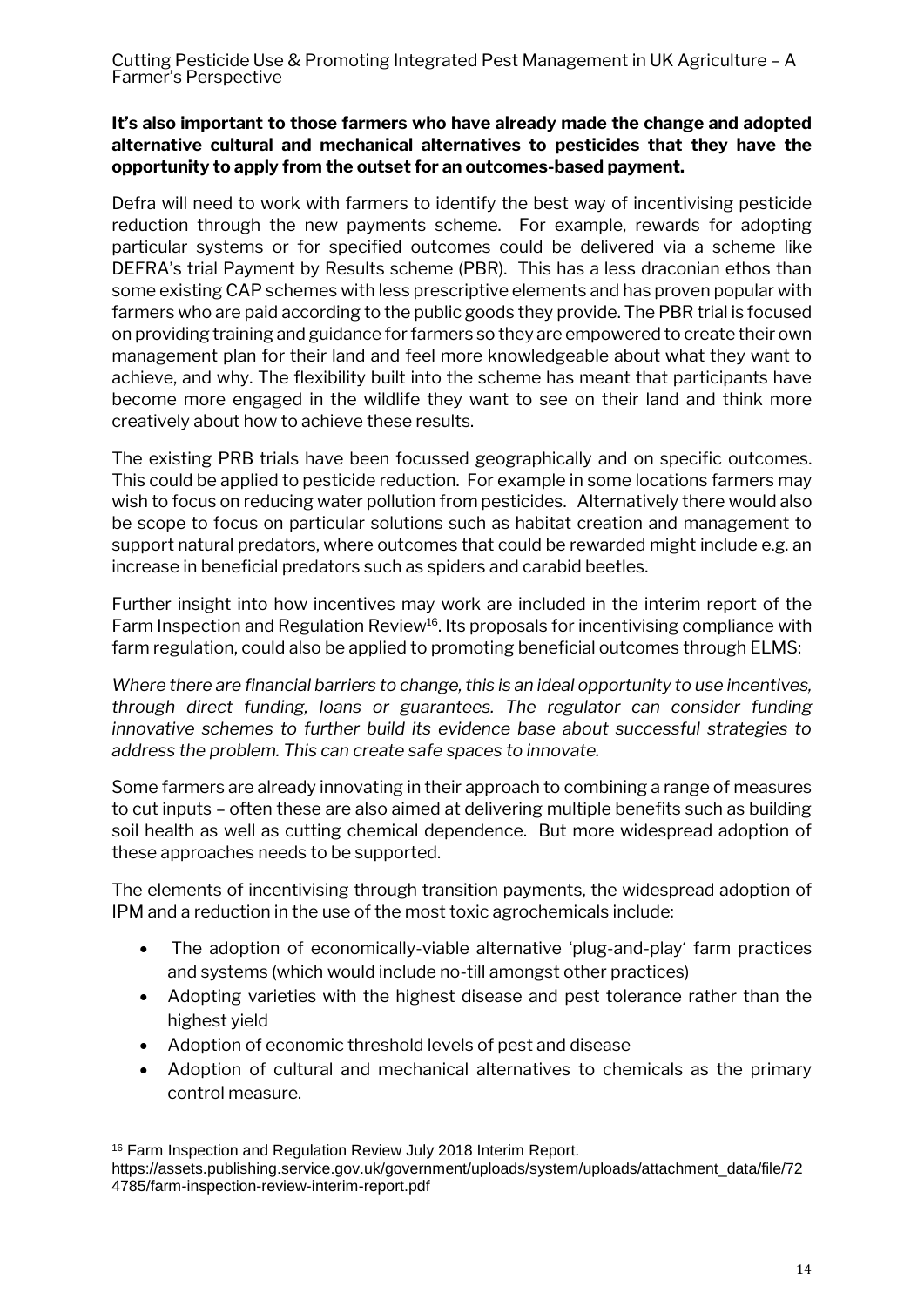- Grant aiding capital expenditure for machinery that assists in the reduction of pesticide use.
- Once the systems are in place and delivering benefits there should be a shift towards rewarding the delivery of agreed outcomes

Defra will need to be clear about what constitutes an IPM approach and how it will be monitoring to ensure that this brings about genuine changes in practice rather than being a tick-box exercise.

**Recommendation: initially transition payments to be focused on promoting the adoption of the practices and systems that promote IPM and a reduction in the use of pesticides. When those practices are widely employed it is envisioned that the focus of incentives would shift towards the delivery of agreed outcomes and public goods through a similar vehicle to the DEFRA Payment by Result scheme.**

## **6. The Voluntary Initiative**

"*For far too long IPM has simply been viewed as good practice for farmers to do voluntarily*" 17

The Voluntary Initiative was set as an industry response to EU Directive on sustainable use and IPM for pesticide use to be reduced. In 2003 the EU proposed a pesticide tax and that member states should implement measures to reduce the use of pesticides. Across the EU countries responded in a multitude of different ways with some, like Denmark, imposing a pesticide tax whilst here in the UK the farming industry was allowed to selfregulate through the Voluntary Initiative. The Integrated Pest Management Plan<sup>18</sup> developed by the NFU for the Voluntary Initiative is a basic 'tick-box' exercise that solely meets the needs of crop assurance schemes, such as the Red Tractor, and the industry's overarching desire to avoid a pesticide tax. At this time the Integrated Pest Management Plan is seen as a chore that has be completed, often by the agronomist and not the farmer, before the annual crop assurance assessment and is not seen as a principal tool in aiding the farmer reduce pesticide use and adopt IPM

Fifteen years on and the Voluntary Initiative is poorly funded and has achieved little in the way of reducing pesticide use or promoting the adoption of IPM at farm level. It is accepted that the Voluntary Initiative has imposed a system of sprayer operator licensing and an annual test for application machinery but, whilst these measures are to be welcomed, the Voluntary Initiative has failed to address the increasing use and increasing frequency of use of pesticides.

The pesticides industry has failed to take advantage of the opportunity given through the Voluntary Initiative and put its own house in order. It's now time for government to step up action on delivering a meaningful reduction in pesticide use and overall pesticide load with input from the farmers who will be responsible for delivering the reduction that is needed.

-

<sup>17</sup> A green future: our 25 year plan to improve the environment. DEFRA 2018

<sup>18</sup> https://ecommerce.nfuonline.com/home/ipm-plan/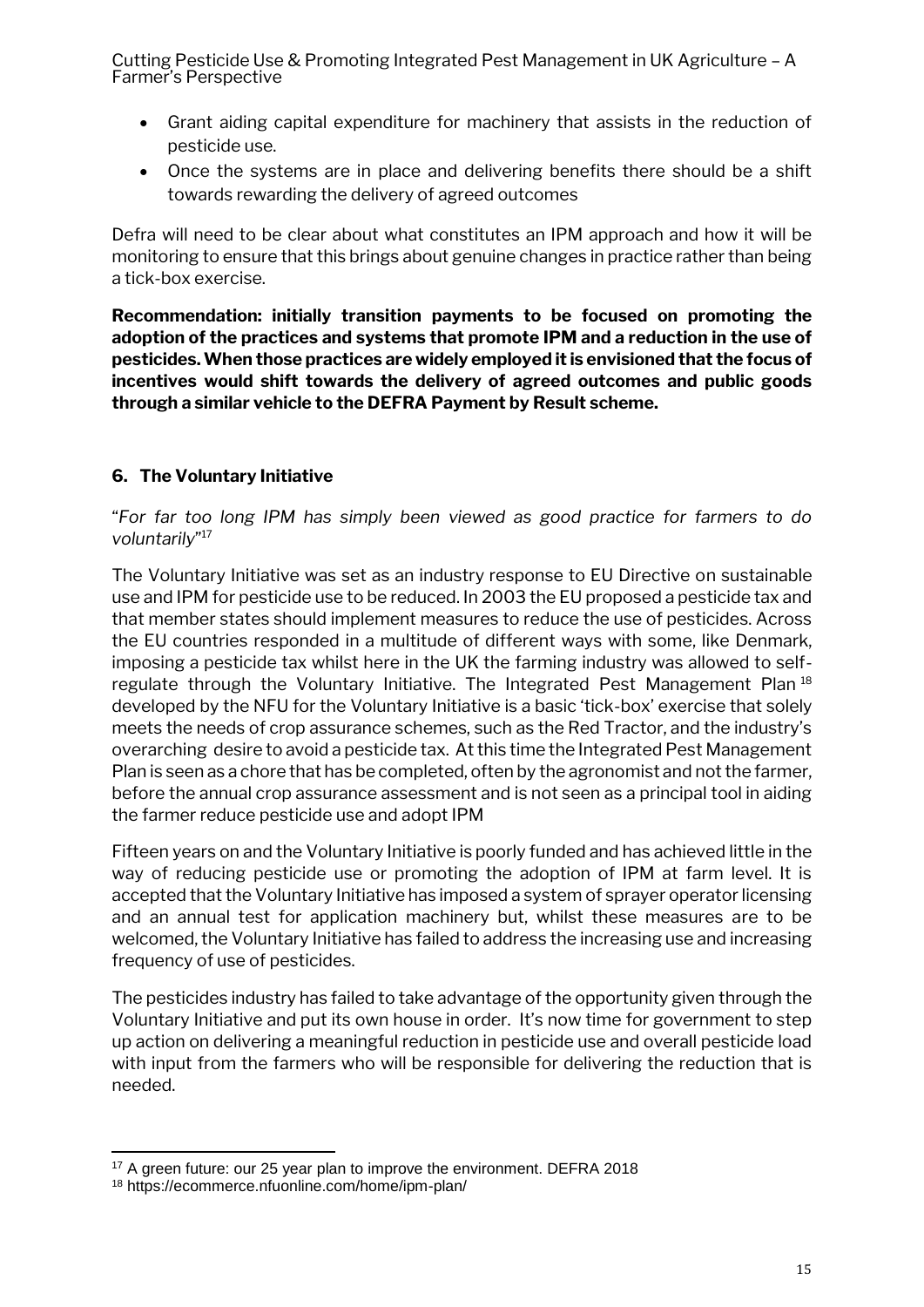**Recommendation: that the Voluntary Initiative be wound up and replaced with a properly resourced government strategy that is charged with delivering a reduction in the use of pesticides, a reduction in the toxicity of the pesticide load, and the widespread adoption of IPM**

## **7. Defra to clarify through the National Action Plan a definition of, and clear guidelines for, practical implementation of IPM**

The European Commission in its progress report on implementation of Directive 2009/128/EC has highlighted key shortcomings in member states' National Action Plans: *the plans do not specify how the application of IPM by farmers can be measured, do not set targets or indicate how implementation will be ensured. IPM is a cornerstone of the Directive, and implementation of IPM is the intended means to reduce the dependency on pesticide use in sustainable agriculture, and thus the lack of clear steps that can be assessed, measured and enforced is a significant area for improvement in the ongoing review of national action plans by Member States.<sup>19</sup>*

**Recommendation: that DEFRA develop a definition of Integrated Pest Management that defines the practical application of the various elements within Integrated Pest Management to create a system that can be readily understood and practised by farmers and promoted by DEFRA and its agencies.**

## **8. Adopting a new metric for pesticide measurement**

In discussion with stakeholders surveyed for this report it became clear that any reduction in pesticide use needs to be expressed in a meaningful way that truly measures the individual pesticide's impact on health and the environment. Use of a metric such as weight of pesticide or economic value of pesticide applied is meaningless because neither method addresses the differing toxicity of pesticides, the frequency of use, or indirect impacts. It is therefore proposed that pesticide load (as used in Denmark) be adopted and adapted for UK use, as the primary metric for assessing the impact of pesticides and any reduction in pesticide use in the UK.

Pesticide Load is calculated from an assessment of the toxicity of the pesticide to humans; the toxicity of the pesticide to non-target species; and the persistence of the pesticide and its metabolites in the environment, which are proportioned to create the load for each pesticide formulation. While the environmental fate and toxicity loads are calculated from the active ingredient, the human health part is calculated from the safety data provided for the individual product.

## **The existing system of monitoring pesticide usage in the UK is inadequate and in need of urgent revision**.

Total weight of pesticides used is frequently cited as the key indicator of pesticide use, and is used to justify claims that pesticide use has halved between 2000 and 2016. This

<sup>-</sup><sup>19</sup> Report from the Commission to the European Parliament and the Council. On Member State National Action Plans and on progress in the implementation of Directive 2009/128/EC on the sustainable use of pesticides, 10.10.2017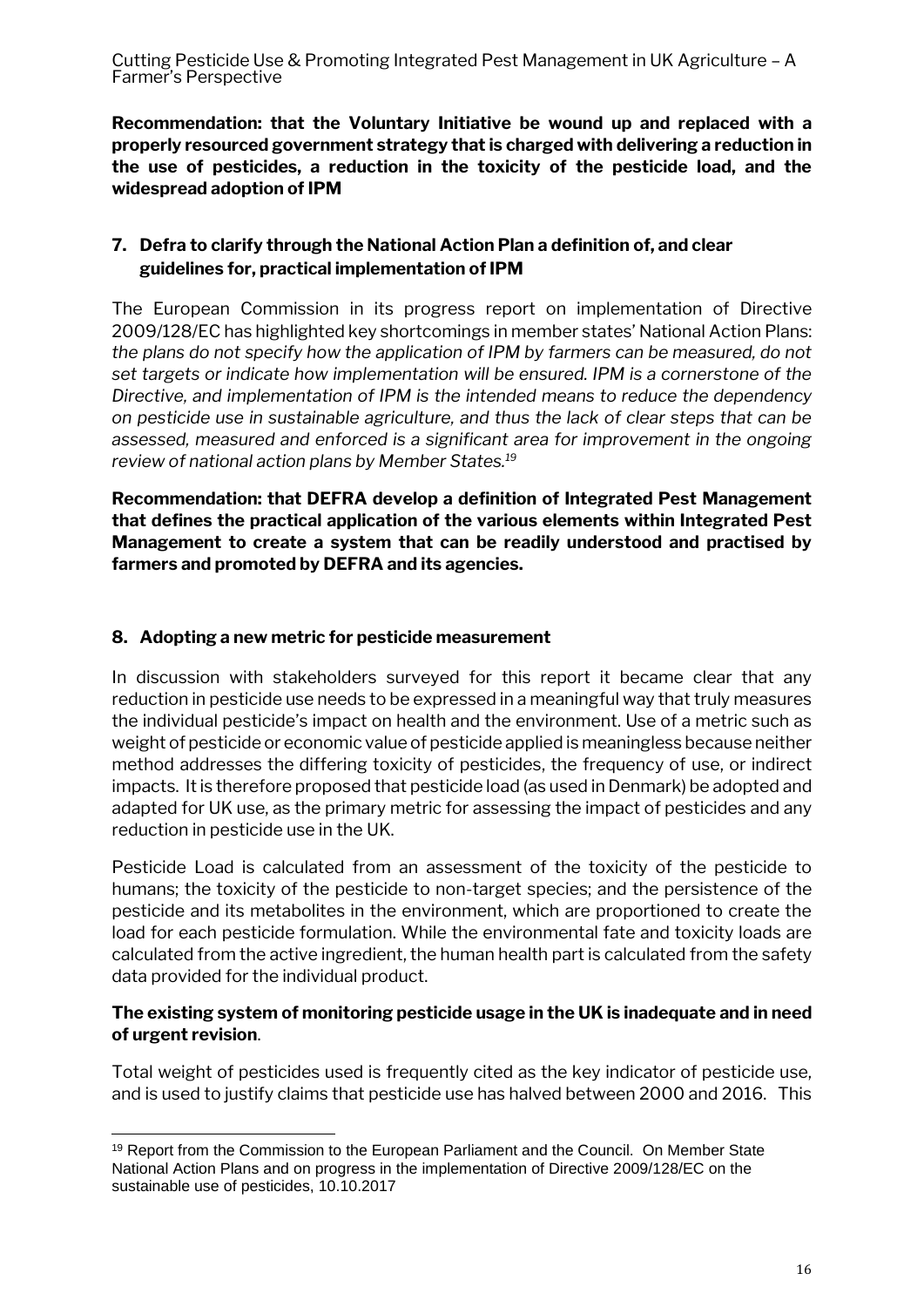metric has been challenged as misleading, with evidence of increasing treatment frequencies and active ingredients used.

DEFRA has acknowledged that weight of pesticides applied is not a good measure of environmental impact: *"Reductions explained only in volume applied are meaningless with regard to risk as many new active substances are applied at much lower rates per hectare than the older products they are replacing, bringing about significant reductions in the weight applied, without necessarily resulting in any reduction of use or risk."<sup>20</sup>*

In addition it must be noted that the fall in pesticide use 2000-2016 is in large part due to a reduction in the weight of pesticides applied to potatoes from 2004 to 2010. This constitutes 74% of total pesticide reduction by weight and is primarily due to sulphuric acid (a heavy substance) being revoked as a desiccant in 2009. Hence almost three quarters of the weight reduction in pesticide use since 2000 is due to the elimination of a single product in a crop that only accounts for 1% of UK agricultural area.

The focus on weight masks growth trends in frequency of applications and active ingredients used. For UK cropland, the total area treated with pesticides has increased from 59 million ha in 2000, to 73 million ha in 2016. During this time the actual planted area has remained constant at approximately 4.6M ha. Thus the increase represents a growing number of actives applied to individual crops, from 12.8 per hectare in 2000, to 15.9/ha in 2016, an increase of 24%. Clearly several active ingredients may be applied at the same time, however spray passes are also increasing: in 2000 41% of cereal hectarage was sprayed more than four times, but by 2016 this had increased to 55% $^{21}$ .

#### **Farmers need to be given clearer information to facilitate their choice of pesticide**.

Focus group studies in Denmark have noted that farmers generally consider approved chemicals to be harmless. Research<sup>22</sup> on Danish agricultural consultants found that  $69\%$ either partly (27%) or very much (42%) agreed that approved pesticides are innocuous for the environment if the label recommendations are not exceeded. However it's also clear that many farmers are concerned about their environmental impact, and being able to differentiate between more and less toxic options would be an important step in awareness-raising, driving cultural change, and facilitating and encouraging more sustainable practice. There are strong calls for a more rigorous authorisation and monitoring process for pesticides, but this must be matched by adoption of a new metric which more accurately illustrates the negative impacts of individual pesticides. It is likely that a harmonised risk indicator will be adopted at some stage across the EU to replace or complement the existing pesticides sales indicator. The Danish Pesticide Load Indicator, with its measure of human toxicity, environmental toxicity, and persistence in the environment has proven effectiveness as part of a package of measures.

#### **Recommendation: that a Pesticide Load Indicator metric be designed for the UK**

 $\overline{a}$ 

<sup>20</sup> Thomas MR (undated) *Guidelines for the Collection of Statistics on the Usage of Plant Protection Products Within Agriculture & Horticulture* EUROSTAT Pesticides Statistics Taskforce. p.4 https://secure.fera.defra.gov.uk/pusstats/surveys/documents/guide.pdf

<sup>21</sup> All figures from Fera Pesticide Usage Surveys.<https://secure.fera.defra.gov.uk/pusstats/index.cfm>

<sup>&</sup>lt;sup>22</sup> Pedersen AB, presentation to Conference on Sustainable Use of Pesticides, European Parliament's Committee on environment, public health, and food safety, May 22<sup>nd</sup>, 2018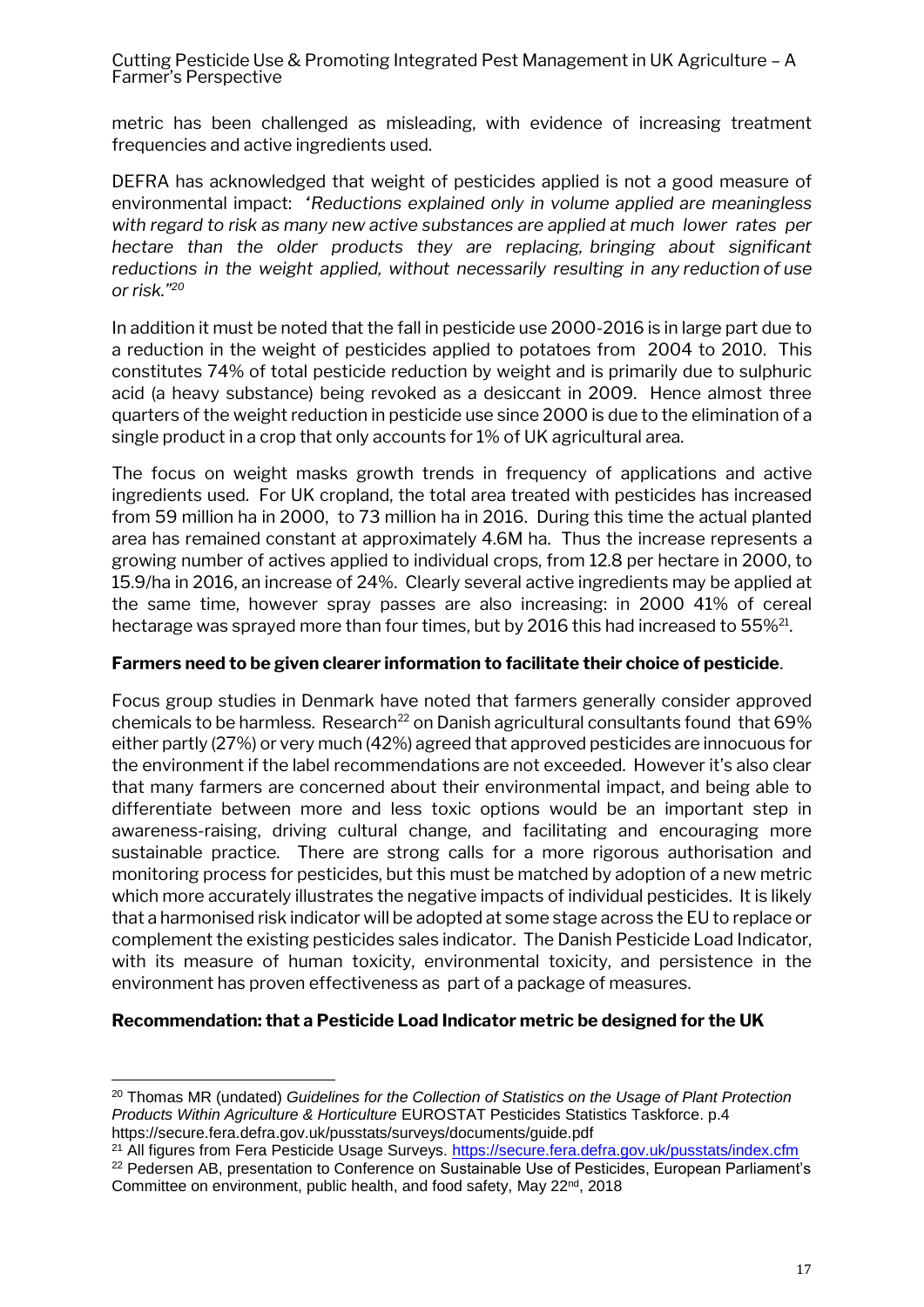## **9. Consideration of an Environment and Health Levy?**

Inevitably, the proposals above may raise the question, how will this be funded? The cumulative expectations on the Agriculture Bill may far exceed existing budgets. One possible additional option to finance pesticide reduction measures is through a pesticides tax or levy. A UK pesticides tax has been mooted in the past, and may be due for reconsideration following growing experience and its demonstrable success in Denmark as part of a package of measures. A pesticide tax or levy would represent an alternative, additional source of finance to promote IPM - the Danish pesticide tax raises over £60M annually (possibly equating to >£140M in UK, due to larger arable area). It would also send a strong financial and cultural signal to farmers of the need to reduce pesticide use.

Recent assessments of the Danish experience suggest that, as part of a package, the revised pesticide tax has played a role in influencing farmer behaviour, has helped reduce the use of the most toxic pesticides, and has led to a marked reduction in the use of pesticides associated with a high risk to human health, environmental effects and environmental behaviour. Just how effective the tax has been still has to be determined the Danish Government suggests that they have met their pesticide reduction targets of 40%, while other estimates suggest reductions as low as 11%. Nevertheless it has undoubtedly contributed to a significant reduction in the pesticide load where other options adopted by EU member states are failing.

In the UK as in Denmark, a Levy could form part of a coherent package of 'carrot and stick' measures designed to promote a reduction in the use and impact of pesticides and the adoption of IPM. As with all measures in the package it would need to be aimed at reducing pesticide load not a simple reduction in weight and would require a new metric (see section 8 above).

It is also essential that development of any such scheme should involve detailed consultation with farmers and other stakeholders and experts as the VI is wound-down and replaced with a new system as part of new farm policy programme.

**In order to be acceptable to the farming community it's clear that if such a measure were applied in the UK it should not be seen as punitive, and revenues should be ringfenced and returned to farmers via recommendations outlined in this report identified as key to promoting pesticide reduction and adopting IPM, ie.**

- provision of independent agronomic advice,
- improved knowledge transfer and farmer training,
- research and development into alternative non-chemical technologies such as plant breeding, IPM, biopesticides, etc;
- direct payments for adopting alternative methodologies such as IPM, soil conservation, crop rotation, stewardship etc; a capital fund for equipment and infrastructure associated with IPM.

**Recommendation: that the Government consider the merits and potential effectiveness of a levy on pesticides, based on their threat to human health, threat to flora and fauna, and their persistence in the environment, as part of a package of measures to be included in its new Pesticide Action Plan to help reduce use of the most toxic pesticides and facilitate the widespread adoption of IPM.**